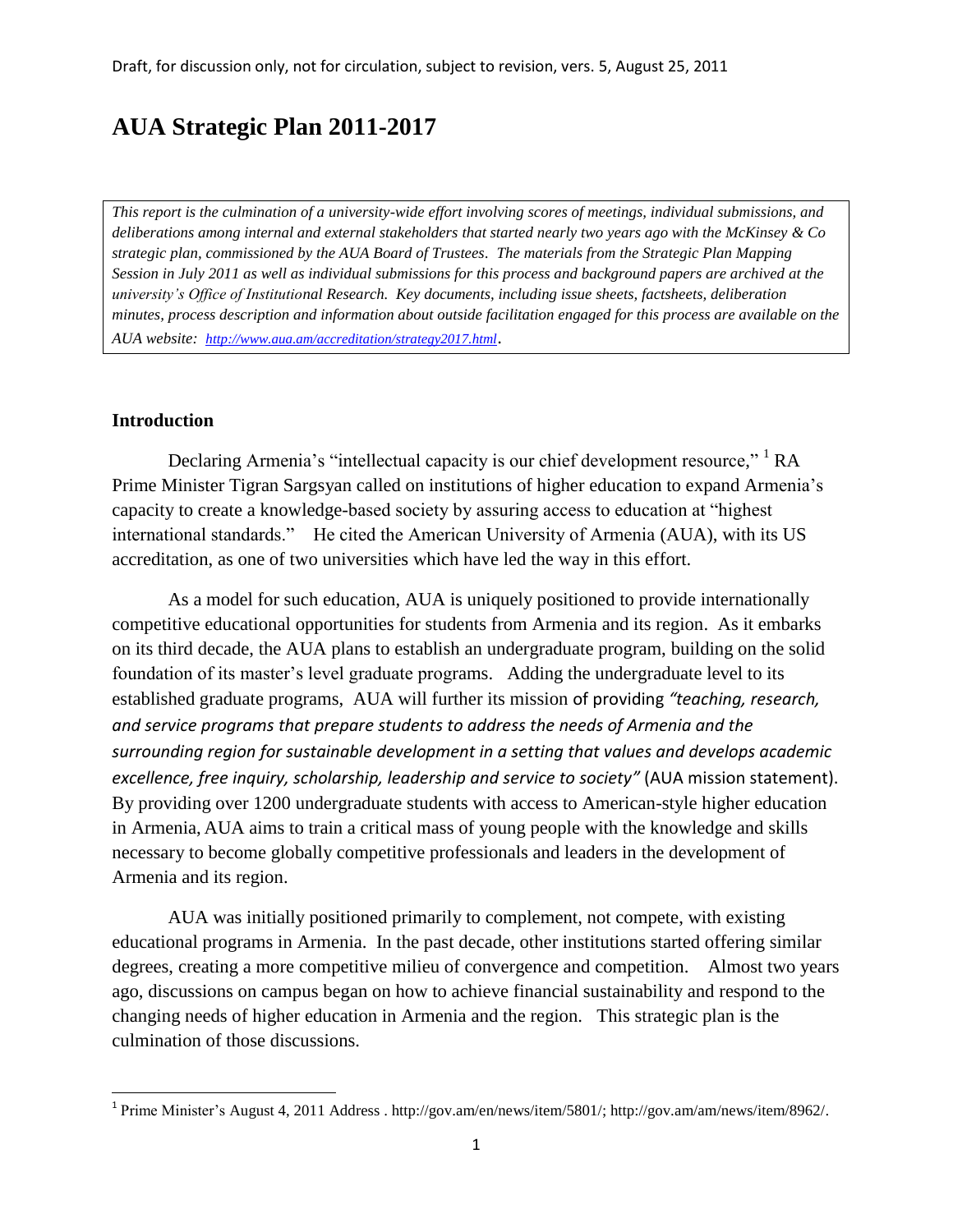## **Vision**

The American University of Armenia aims to be a laboratory and model for the type of education that will guide and spur Armenia's development. Based on AUA deliberations and market studies over the past several years, a new vision for AUA has come into focus. This vision calls for an expansion and diversification of AUA's current 1) programming, 2) faculty and student body, and 3) financial support.

#### *Expansion & Diversification of Programming*

By 2017, AUA aims to have approximately 1500 students, 1100 undergraduate and 400 graduate, enrolled in three or more undergraduate degrees and seven graduate programs. The university's current master's programs will continue to be centers of professional excellence and research aimed at (1) cultivating the technical expertise of professionals, (2) developing projects of national significance for Armenia's sustainable development, cultural, political and economic vitality, and (3) providing exemplary models of graduate education in Armenia. Building on the experience gained and infrastructure built for these master's programs, the undergraduate program will expand and diversify AUA's program and course offerings. Specifically, we intend to start with three undergraduate majors, each with two specialization tracks. These majors and tracks with be loosely aligned with our graduate programs and, hence, benefit from the accumulated experience and expertise.

#### *Expansion & Diversification of Faculty and Students*

Through the creation of the undergraduate program, AUA will increase its core faculty nearly threefold. Faculty expertise will also become more diversified in order to meet the needs of various undergraduate programs as well as larger student body. To attract and maintain this larger scholarly community, the faculty's commitment to the university will need to be matched by the university's commitment to the faculty in terms of career track and benefits.

In addition to the expansion and diversification of the faculty, the student body will be transformed. Remaining true to its commitment to need-blind admissions, AUA will seek to recruit a more economically diversified student body, of which between 10% to 20% will be from abroad. Undergraduate studies will create new possibilities for junior exchange students, summer students, and more students from regions in and around Armenia, across the economic and social spectrum.

#### *Expansion & Diversification of Financial Support*

By establishing the first American-style undergraduate program in Armenia, AUA will seek to tap a broader and more stable financial base by nearly doubling its endowment through attracting more donors from more countries, creating a wide range of levels of giving, and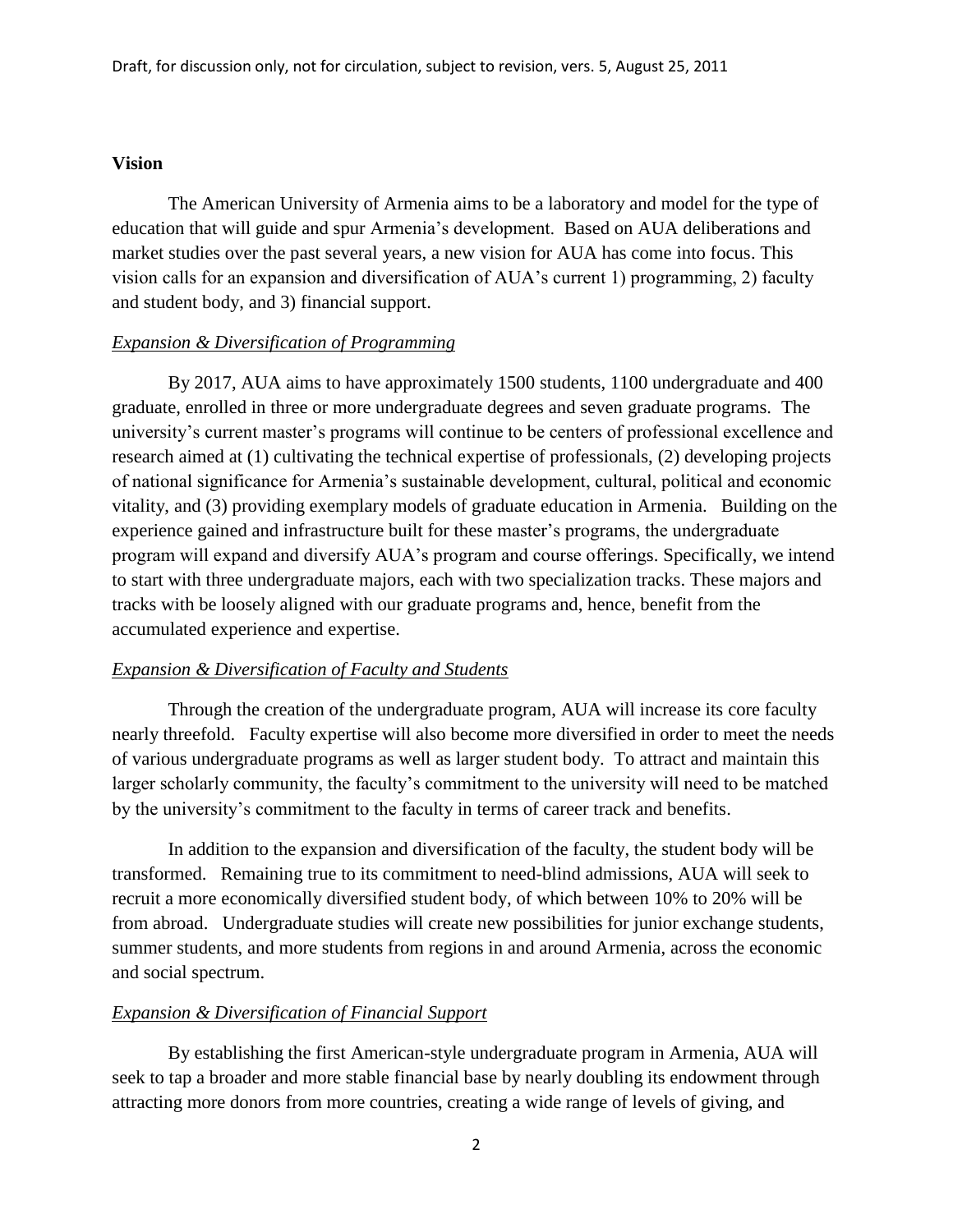having an active alumni giving program. AUA will also have a range of new sources of commercial income from research and university facilities. To support these efforts, the newly established Vice President of Advancement will take a leading role in promoting AUA both locally and internationally in order to attract students, scholars, and donors. Due to major construction projects completed during the past decade, the University is well prepared to accept a greater student body in terms of its physical plant and infrastructure.

This vision is the product of an unprecedented process of brainstorming, analysis, and deliberation drawing on the insights of AUA faculty, students, staff, and alumni as well as Armenian government officials, businesses, and NGOs. This report summarizes the way in which AUA will realize this vision while also building on its strengths, addressing its weaknesses, and seizing potential opportunities.

#### **What sets AUA apart?**

Like most institutions, AUA was founded to add value to the relevant markets and communities it serves. Symbolic of its mission, AUA was established on September 21, 1991, the day Armenia broke from the USSR to become an independent nation. In the context in which AUA was founded, it had to be a part of the inherited Soviet higher education system, yet be apart from that system in certain essential ways. That tension emerged as a recurrent theme of AUA's strategic planning discussion. On the one hand, discussants focused on building and bolstering what sets AUA apart – namely, the added value AUA brings to Armenia by providing American-style higher education that is integrated into the global academic network. On the other, they stressed that AUA must strive for greater integration into the local educational milieu in order to achieve its mission in promoting economic and educational development in Armenia.

AUA was an early entrant into the post-Soviet region in 1991. The environment in which it operates has changed significantly since then: there are new international entrants into the higher education market in Armenia and the region (e.g., French, Slavonic, European Academy in Armenia as well as the planned Millennium University in Georgia, Moscow State University Yerevan branch); existing institutions have more resources and have begun adopting global standards (e.g., Bologna process in Armenian universities); there are more English-speaking students and faculty in Armenia; greater resources, better preparation, and increased access to information (scholarship programs such as Luys Fund, IREX, Muskie) have made study abroad programs more accessible to Armenian students; foreign degrees have become accessible and are considered by many to be more valuable than a domestic degree. As a result, the differences in content and value are shrinking between AUA degrees and those of other universities in Armenia. In short, competition has increased, putting more pressure on AUA master's degree programs.

Nonetheless, AUA remains a good value proposition for most students: The AUA degree helps them advance their careers and contributes to Armenia's development. AUA is a zone of predictable fairness in Armenian higher education. At AUA, outcomes are based on merit.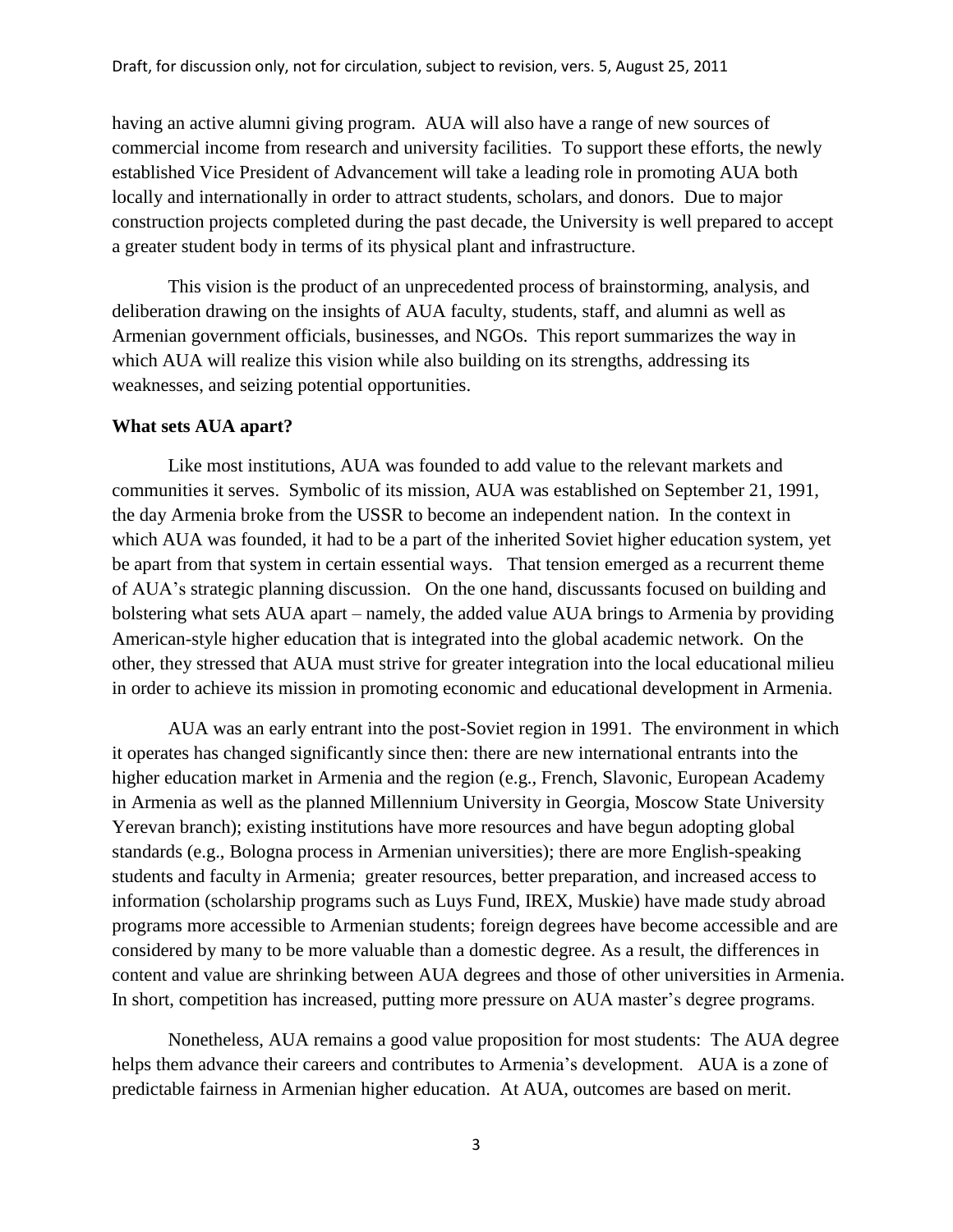Furthermore, the public is aware of AUA's corruption-free environment. In surveys, students highly value the AUA experience for its American academic environment, transparency and fairness, from pre-admission through graduation.<sup>2</sup>

AUA has also been strongly committed to community and national development, filling gaps in Armenia's research and educational system. It has a solid track record of applied research in economic and public policy and engineering (e.g., health, law, human rights, earthquake engineering, renewable energy, cryptography, environmental and cultural heritage protection) tailored to Armenia's needs, such as the Turpanjian Rural Development Program (small loan program), Acopian Environmental Center (Birds of Armenia, environmental conservation), and Digilib (Digital Library of Classical and Western Armenian literature).

#### **Challenges to Realizing AUA's Mission**

As an institution established with a developmental mission, AUA's work is never done and its mission is forever only partially fulfilled as new goals appear on the horizon when old goals have been achieved. Starting with its first graduate programs in Engineering (Earthquake and Industrial Engineering) and Business and Management, AUA has been responsive to Armenia's evolving needs, adding Teaching of English as a Foreign Language, Political Science and International Affairs, Public Health and Law during its first decade as a graduate institution. The Computer and Information Science Program was added in 2001.

AUA has faced financial challenges in meeting the needs of an under-resourced environment. Providing international quality instruction at local tuition levels has resulted in a persistent structural deficit. Integration into both the local and global academic communities requires resources that have thus far been scarce. Since the last strategic plan, the 2008 financial crises resulted in cutbacks that forced the university to look inward and focus on reallocating resources. During this period, university enrollments rose nearly 50%, amplifying the structural deficit, while academic programs faced 10-15% budget cutbacks. Although the introduction of an undergraduate program is not intended to cover this deficit, it will reduce the per student subsidy substantially by spreading costs over a larger student body. A consensus has emerged that AUA's financial model must change as the university plans through 2017.

To achieve its potential, AUA needs to communicate and collaborate more effectively with its external constituencies, potential students within and outside Armenia, other educational institutions, U.S. and Armenian governments, alumni, the Armenian diaspora, donors, employers, and civil society. This will require more faculty and financing as well as staff dedicated to these functions (particularly advancement, public relations, research, and fundraising), better use of online and e-resources, and recalibration of the Extension Program to assure that AUA's

 $\overline{\phantom{a}}$ 

 $2$  Surveys, FG archived and on-line (IRO to provide specific references.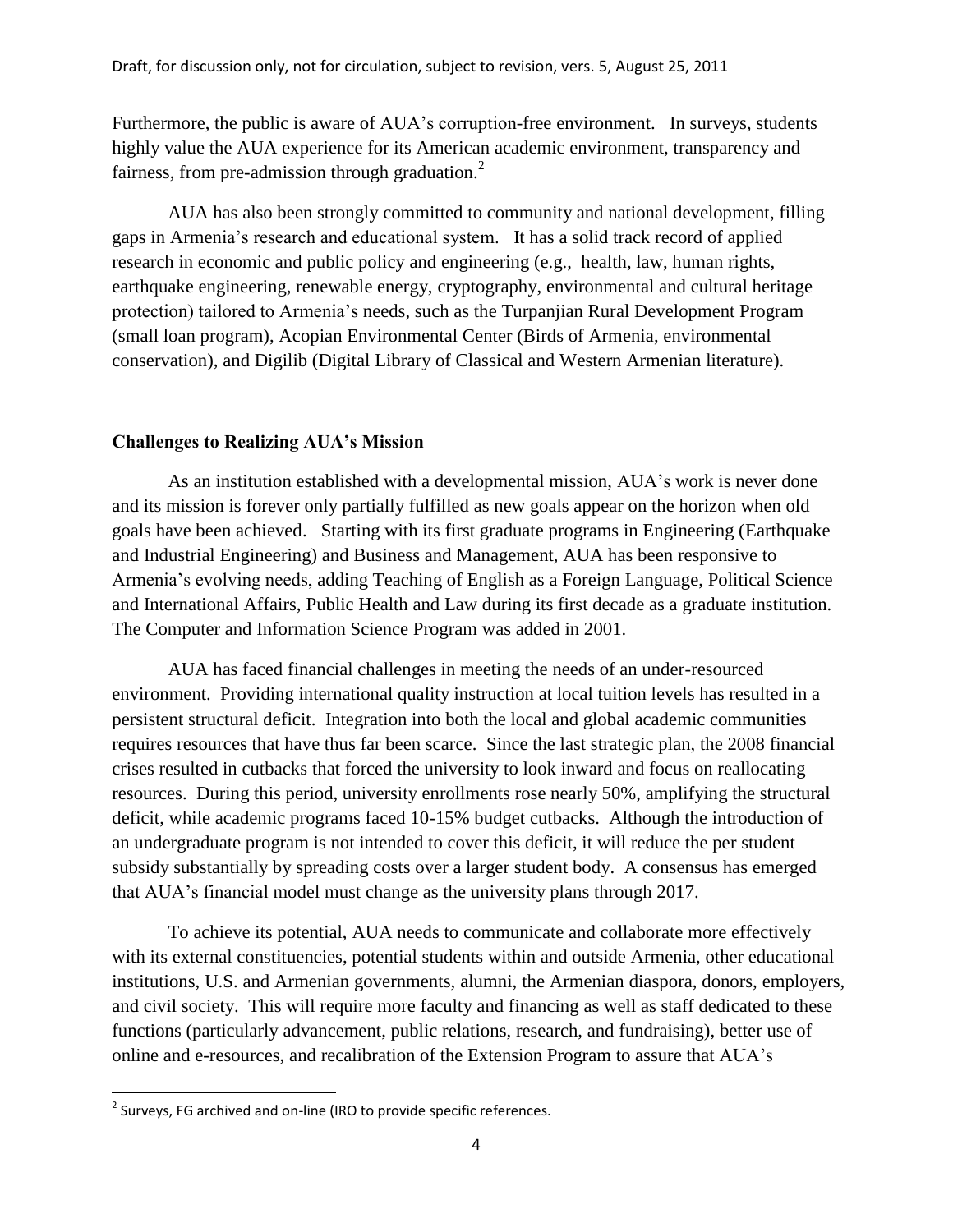outreach arm effectively meets its needs. As a vital bridge between Armenia and the world, AUA has unrealized potential as a link to global academic and economic networks. As a meeting place for students and scholars from within and outside Armenia, AUA has the potential to become a more dynamic center of innovation and creativity that contributes more effectively to Armenia's development.

The appointment of its first full-time resident President in 2010 has spurred greater integration in the local and global milieu, as will the appointment of a Vice President for Advancement, scheduled for Fall 2011. The larger, resident faculty for the undergraduate program will also bring more global ties and capacity for local networking.

## **Background**

 $\overline{\phantom{a}}$ 

AUA continues to contribute directly and indirectly to Armenia's economic development and higher education system. Although a relatively small institution, AUA has had a unique impact on Armenia, preparing professionals fluent in English who are both rooted in Armenia's local reality and also attuned to global trends and standards. Each year AUA adds hundreds of graduates to Armenia's global-ready workforce. AUA's faculty and researchers foster Armenia's development through research, consultation, public service, innovation and global networking.

The opening of the Paramaz Avedissian Building (PAB) in 2009 increased AUA's physical capacity for a larger student body and more faculty, researchers, and scholars. Over the past three years, despite hardships caused by the global financial crisis, AUA's graduate enrollment has grown and leveled off at approximately 400 graduate students, roughly 150% of pre-2009 enrollment levels. Notwithstanding this substantial growth, the AUA community has come to a consensus that the university has the capacity and potential to do more and have a greater impact while also achieving financial sustainability.

Since AUA's founding, undergraduate education had been considered a potentially important aspect of AUA's mission; however, limited capacity prevented the creation of an undergraduate program. The completion of the PAB building has greatly added to AUA's capacity and spurred a broad discussion among internal and external stakeholders on how AUA can better achieve its mission. These discussions were informed by reports prepared by AUA's Office of Institutional Research, focus groups (of potential students, parents of potential students, alumni), alumni and library patron surveys, and professional strategic planning by McKinsey & Co commissioned by the Board of Trustees, as well as extensive deliberation on campus.<sup>3</sup>

<sup>&</sup>lt;sup>3</sup> All these reports and data are available from the Office of Institutional Research. The McKinsey Report, prepared for the Board of Trustees in the fall of 2009 concluded that an integrated university with both undergraduate and doctoral programs was feasible and desirable based on their market research and analysis. Campus leadership (both academic and administrative) were involved in deliberations relating to this report, which was submitted in the spring of 2010, with certain conclusions placed in circulation on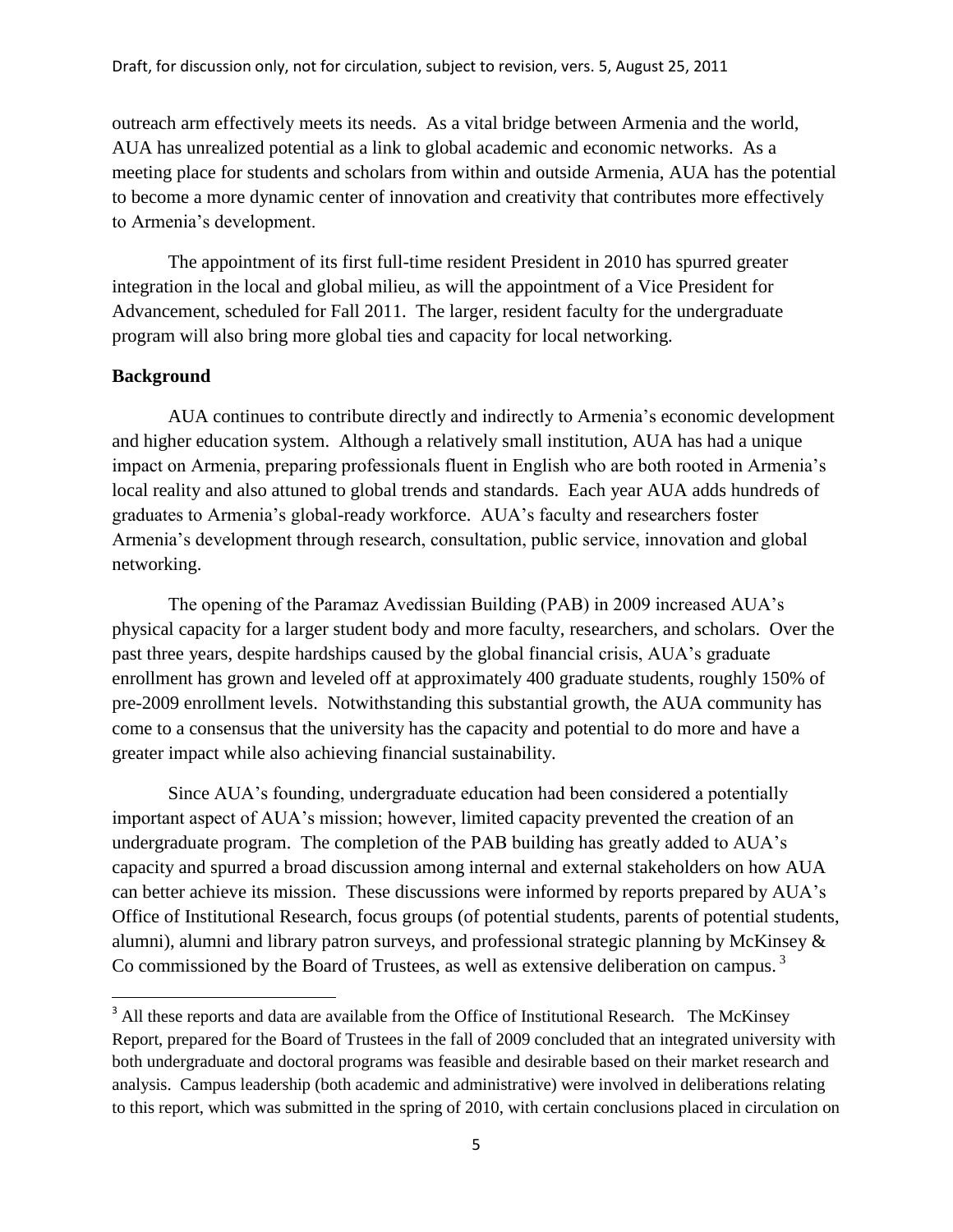These discussions resulted in a consensus that AUA should pursue an undergraduate program both to better achieve its mission and to attain financial security.

The introduction of an undergraduate program is not meant to detract or diminish the importance of the existing graduate programs, but to complement them. The graduate programs will continue to pursue their strategic plans for growth and improvement, with an emphasis on student diversity and stable enrollment as well as research and applied projects that promote Armenia's economic development and bolster the university's financial stability. The initial undergraduate programs will be in fields for which AUA already has graduate faculty. In light of the institutional loyalty that prevails in Armenia, the undergraduate program is likely to be a feeder for the graduate programs, creating a stable pool of well-prepared applicants who share AUA's values and culture. Undergraduate programs will also increase opportunities for graduate students to serve as teaching assistants and could in the future help support doctoral programs in some fields. Thus, the creation of an undergraduate program will likely lead to substantive improvements in AUA's graduate programs.

The undergraduate program will also help address some of the concerns raised by various stakeholders, such as financial sustainability, the need for a critical mass of resident faculty for both scholarly, teaching, and administrative functions, and lack of student diversity. With more students and degrees, the disproportionate costs of a administration for small institution would be spread over a larger student body, reducing per student costs and increasing faculty size. An

campus during the summer of 2010. As this period coincided with the search for a new AUA President, action was postponed until the fall of 2010. At December 2010 meeting, the Board of Deans decided to move forward with more detailed study of an undergraduate program. In the winter and spring of 2011, an Undergraduate Task Force (UGTF), with two subcommittees (financial model and curriculum) were formed and began deliberations and data collection and analysis. One of the first tasks was to corroborate and refine the McKinsey conclusions regarding market demand and pricing. An Alumni Survey was organized by the UGTF. Later in the spring, it was determinate that further research was warranted, targeting high school students and their parents. Focus groups with English-speaking high school students and their parents were held in August and another survey was organized based on the AUA Library patron's list, which contains several thousand users of AUA's English language library collections, many of whom are parents or know potential undergraduate applicants.

l

McKinsey Report: Two Market Surveys, Nov. 2009 - Number of Respondents: 550

AUA - Alumni Survey by UGTF - March 2011, Number of Respondents: 293

AUA - AUA student Survey by UGTF - March 2011, Number of Respondents: 214

AUA – Focus Group (FG) EEC - High School Students - August 2011, Number of Respondents: 15

AUA - FG EEC - Parents - August 2011, Number of Participants: 3

AUA - FG Quant - High School Students - August 2011, Number of Participants: 5

AUA - FG Quant – Parents - August 2011, Number of Participants: 3

AUA - Library Patrons - Survey- August 2011 - Participants: 277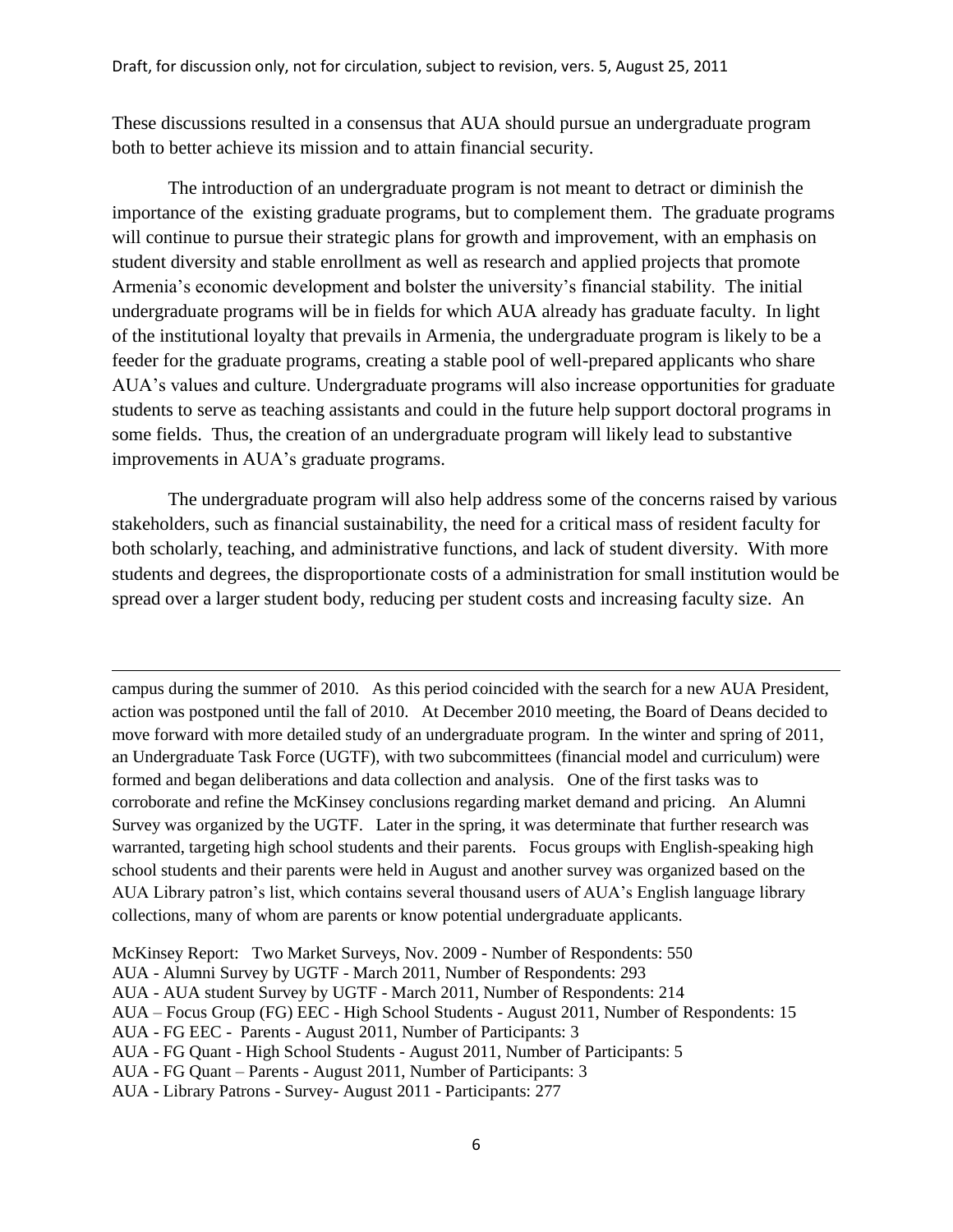undergraduate program would also create more opportunities to diverse students through exchange programs, which are more common at the undergraduate level.

A related but distinct goal is to transition from a quarter to a semester system. Such a transition will reduce the administrative costs associated with each cycle of registration, faculty hiring, and grade reporting. It would also bring AUA into sync with local and most foreign universities, facilitating student exchanges, particularly during the peak summer term.

Creating undergraduate programs in fields related to existing programs will also enable the university to build up its core of resident faculty and foster a community of scholars with the introduction of new policy on hiring, promotion and retention and multi-year contract, which are on the university's agenda for the fall of 2011.

A larger resident administration is also part of the preparation for expansion and includes the university's first resident President, who started during the Fall 2010, and a new Vice President for Operations, streamlining and consolidating administrative functions on campus to promote efficiency. In addition, a new Vice President for Advancement is scheduled to be hired in the Fall of 2011 to direct outreach, public relations, promotion of the university, and fundraising, including a capital campaign for the AUA endowment for the  $25<sup>th</sup>$  anniversary of its first graduating class in 2017.

# **Milestones for Strategy2017<sup>4</sup>**

l

The strategic milestones for 2011-2017 include:

| Oct. 2011                   | Substantive Change and first New Degree Proposals to WASC to inaugurate the<br>undergraduate program |  |  |  |  |  |  |  |
|-----------------------------|------------------------------------------------------------------------------------------------------|--|--|--|--|--|--|--|
| Nov. 2011                   | Capacity and Preparatory Review to WASC for Reaccreditation of the Graduate<br>Programs              |  |  |  |  |  |  |  |
| Feb 2012                    | WASC CPR Site Visit of the Graduate Program                                                          |  |  |  |  |  |  |  |
| March 2012                  | Proposal for additional bachelor's degrees to WASC                                                   |  |  |  |  |  |  |  |
| <b>July 2012</b>            | Educational Effectiveness Review to WASC for Reaccreditation                                         |  |  |  |  |  |  |  |
|                             |                                                                                                      |  |  |  |  |  |  |  |
| $\sim$ $\sim$ $\sim$ $\sim$ |                                                                                                      |  |  |  |  |  |  |  |

# Oct. 2012 WASC EER Site Visit for Reaccreditation of the Graduate Program

 $4$  Because the first graduating class from the proposed undergraduate class will be in 2017, this strategic plan covers 2011 through 2017.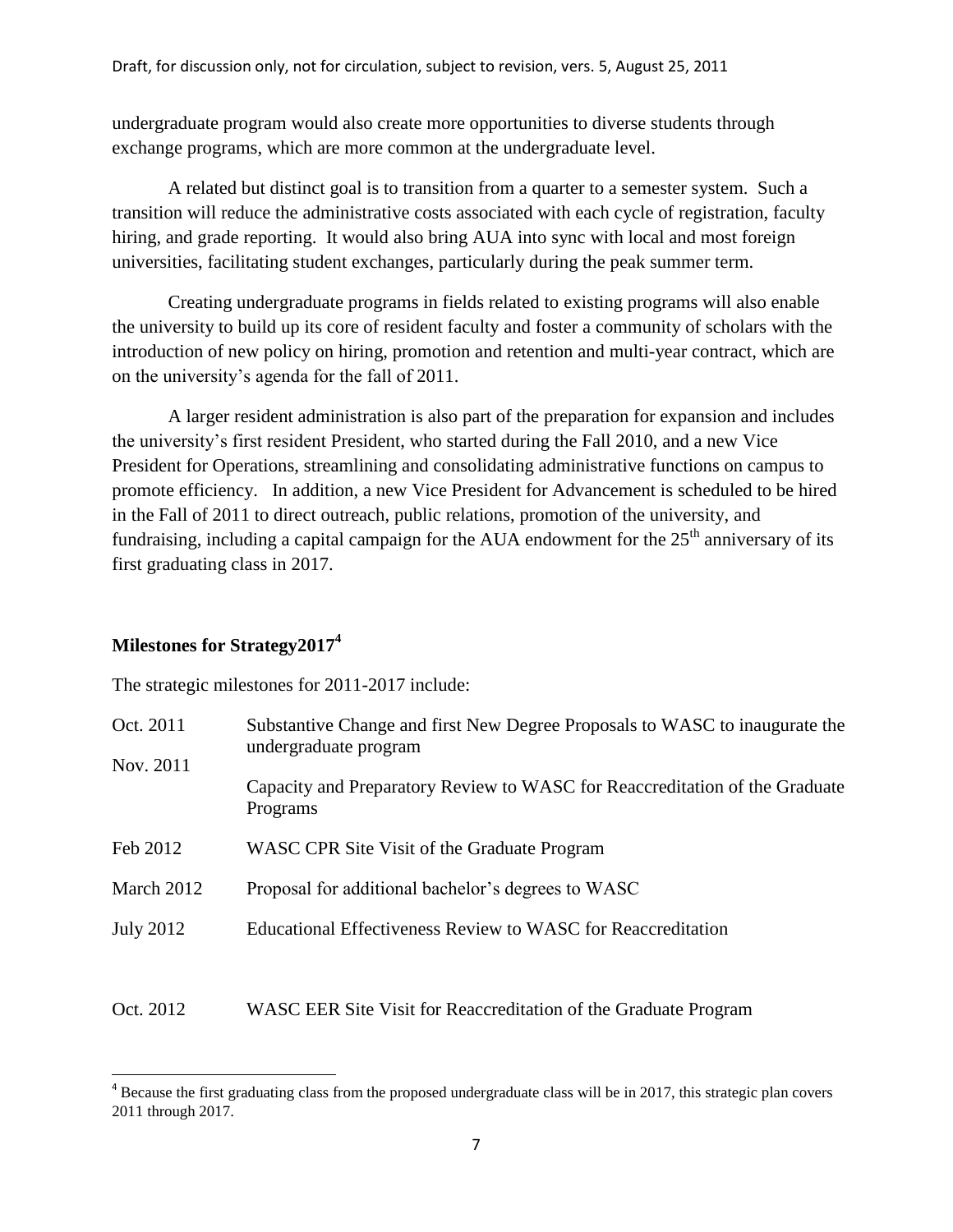| Sept. 2013 | <b>First Undergraduate Class</b>                                                           |
|------------|--------------------------------------------------------------------------------------------|
| 2012-2015  | Graduate Program Self-Study Cycle                                                          |
| May 2017   | First graduation for Undergraduate Program                                                 |
| Sept 2017  | 25 <sup>th</sup> Anniversary of the First Graduating Class, Capital Campaign for Endowment |

## **Some Specific Strategic Targets and Recommendations**

#### **Students**

 $\overline{a}$ 

Making AUA's education accessible is paramount to both AUA's impact and mission. For this reason, increasing access to an AUA education through new programs (both undergraduate and graduate) and assuring access through need-blind admissions, scholarships, and financial aid are core goals. The proposition that "no qualified student should be denied an AUA education simply for inability to pay" has been repeatedly cited as a touchstone of the university's value system during the strategic planning process. AUA has succeeded in honoring and sustaining this ideal, introducing the first need-based financial assistance program, nearly 6 years ago.<sup>5</sup>

Because students are at the center of AUA's mission, demographic trends and university enrollment patterns are especially important for AUA's strategy from 2011 through 2017. A demographic dip is predicted for the coming years due to hardships of the post-Soviet transition, blockade, and war in the early 1990s, which will reduce the number of 18-24 year olds in Armenia for the next decade. Also Armenia's transition to a 12-year universal education system will leave a gap in the number of entering master's students in 2015. However, because of a growing pool of English-speaking high school graduates in Armenia, from which AUA draws most of its students, it is predicted that these demographic trends will have a minimal effect on AUA.

There was slight increase in the number of international students at AUA over the past decade, although the absolute numbers are too small for trend analysis, especially if diasporans and others already resident or tied to Armenia are excluded. A diverse, international student body that enriches the student experience, brings fresh perspectives in and out of class, and fulfills the university's educational mission of serving the region remains a goal for undergraduate and graduate programs. Although recruitment efforts increased over the past

<sup>&</sup>lt;sup>5</sup> As noted during our strategic planning discussions, this is a high aspiration that even many better endowed, longer established institutions have been unable to consistently attain. In many ways this puts AUA's developmental mission in the foreground.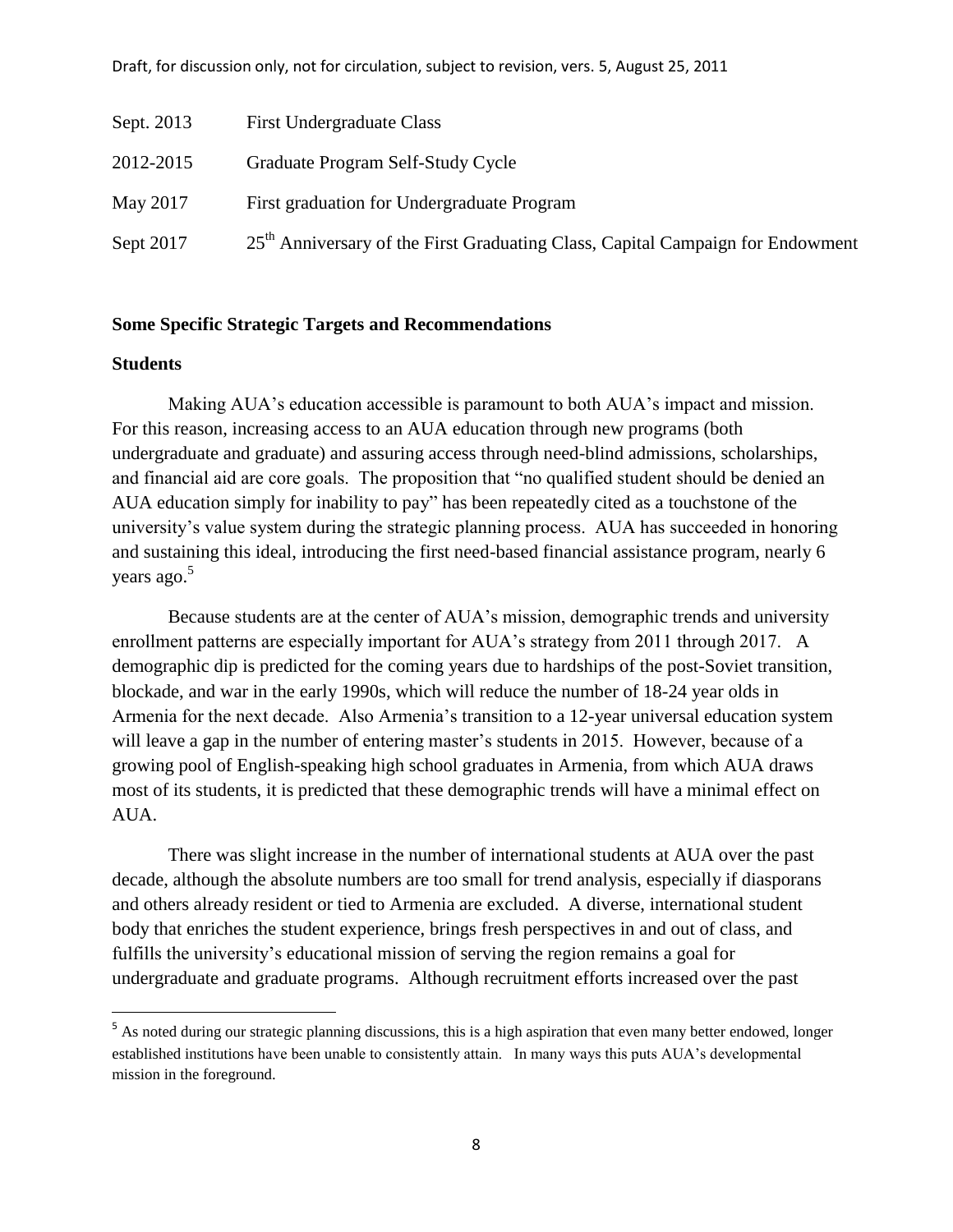several years, international students continue to be few. One of AUA's goals for 2017 is to have a more robust, targeted recruitment and marketing effort, focusing on those students that are inclined to come to Armenia and AUA, in particular. Undergraduate programs, including junior year abroad and summer programs, may attract more international students because undergraduates are more disposed to foreign study as part of their degree programs than graduate students.

By 2015, AUA aims to participate more in intergovernmental exchanges such as those between Armenian universities and institutions in China, India and elsewhere. AUA also seeks greater foreign recognition of its degree programs by neighboring countries, such as Iran. Achieving both these goals will also help attract more international students.

Strategies to Increase Student Enrollment and Diversity:

- Design and implement better promotion of AUA's Tuition Assistance Program in time for the 2012 admissions (including multilingual web-pages and materials (English, Armenian, Russian, Farsi) to assure that the program is clearly understood by students, parents and teachers abroad;
- Streamline the admissions process, reduce barriers to admission, consolidate sources of admissions information (admissions cost rebates, subsidies for test fees, prep courses);
- Obtain international recognition for AUA degrees by foreign ministries of education (e.g., Iran);
- Evaluate the impact on international student enrollment of financial assistance for tuition, room and board
- Determine whether non-resident tuition is appropriate for the international market;
- Evaluate differential tuition for various programs (which may make some programs more accessible through tuition reduction), and implement them where justified,
- Foster Public-Private Partnerships through more engagement with RA and US governments, private sector scholarship funds and sponsorship of courses and degrees; more internship and alumni involvement in securing scholarships/postgraduate employment.
- Develop more effective means for communication with international students, including revamping of the AUA website (ongoing) and its translation into Russian and Armenian, and development of electronic and paper-based promotional materials.

# **Faculty**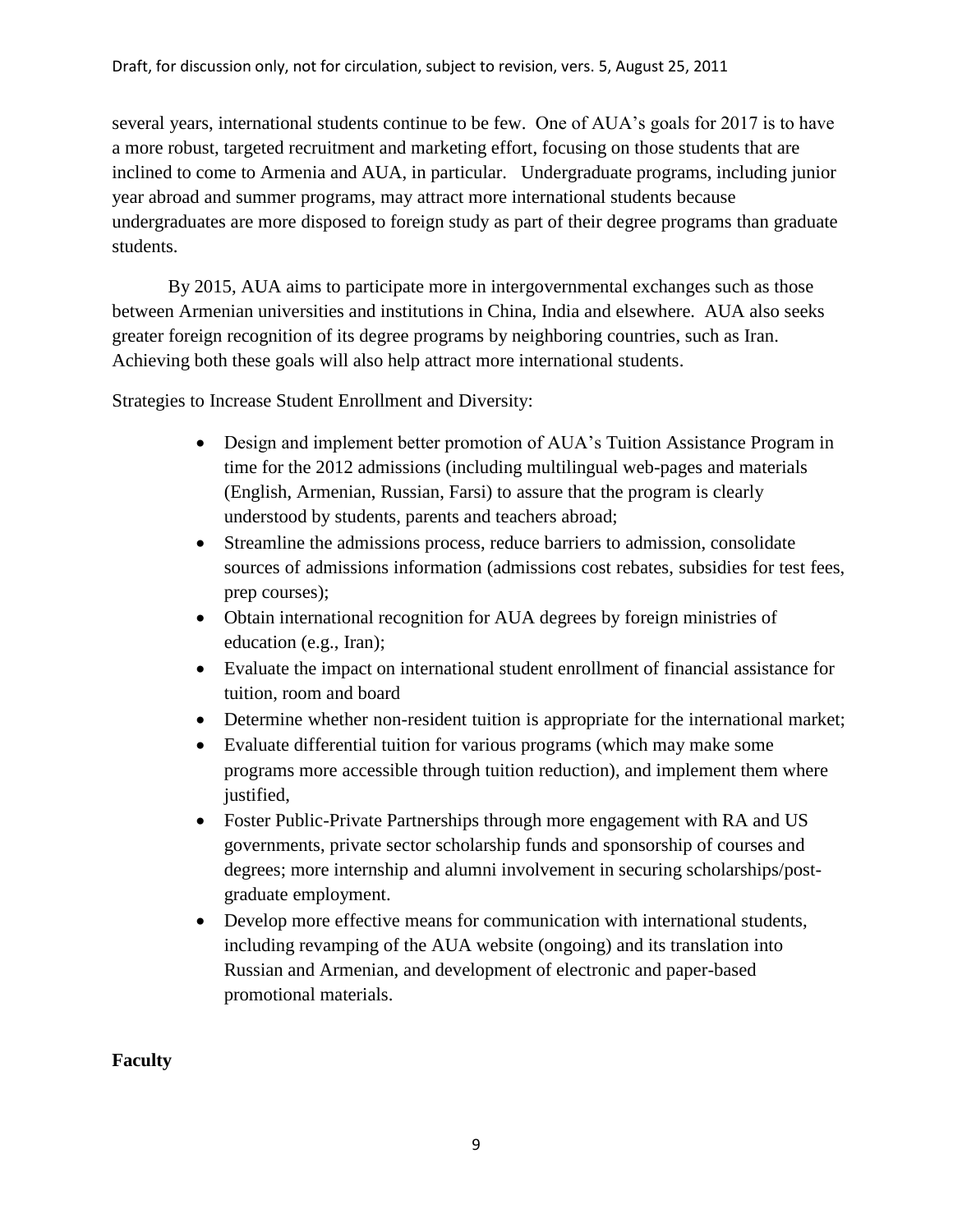Fostering a community of scholars is one of AUA's reaccreditation themes for WASC.<sup>6</sup> Having a critical mass of resident faculty was also identified as essential for the health of the institution during the strategic planning session and in our last accreditation review. A larger, more permanent community of scholars will be a natural outgrowth of the introduction of an undergraduate program. Care must be taken to assure synergies between undergraduate and graduate faculty selection as well as disciplinary and general education coverage in designing faculty positions for a balanced university.

Multi-year and longer-term contracts, which were called for in the 2006-7 WASC Accreditation Review, are on the agenda for Fall 2011. The University's Policy on Hiring, Promotion and Retention will need to be periodically reevaluated and modified as the university grows over the next six years.

#### **Research**

 $\overline{\phantom{a}}$ 

As a master's degree-conferring institution, research is one of the core functions and missions of the university. Research is essential to training graduate students, developing a robust intellectual atmosphere, establishing ties with the global scholarly community, and ensuring that the university contributes to Armenia's development. However, because of the challenges of operating in a developing country and the fact that AUA does not confer doctorate degrees, research conducted in AUA has been mostly applied in nature. To address this issue and as part of the reaccreditation process, a new definition of research has been proposed that is based on the universal goals of research and scholarship but also tailored to the realities AUA faces.<sup>7</sup> The strategic planning discussion have generated a number of recommendations for

<sup>&</sup>lt;sup>6</sup> "Cultivating a community of scholars is a cumulative process that requires a critical mass of resident faculty and a supportive institution with long-term reciprocal commitments to each other. As the University grows into its third decade, there is a need to develop the University as a community of researchers and scholars, one that includes faculty, students, and researchers, and the need to foster more creativity throughout the University to successfully compete for students, faculty, and resources in a world of rapidly changing and continuously rising standards of educational excellence." Institutional Proposal (IP), p. 11 [http://www.aua.am/accreditation/inst\\_proposal.html](http://www.aua.am/accreditation/inst_proposal.html)

 $7$  Creative scholarship is the substantive contribution of new knowledge or significant new applications of knowledge: (1) scholarship of discovery, (2) scholarship of integration, (3) scholarship of application, and (4) scholarship of teaching. This definition aims to value a broad spectrum of scholarship which allows for AUA to tailor recognition of faculty activities and efforts to match the unique qualities and strengths of the university and each academic program. Scholarship of discovery means the traditional concept of scholarship vetted in peer reviewed journals and monographs. Scholarship of integration values cross-disciplinary work which produces or presents new, creative and innovative perspectives, including textbooks and reference works. Scholarship of application values the application of theory to practice in a specific or novel context which results in a new, creative and innovative understanding of universal knowledge. Scholarship of teaching values creative and innovative pedagogical approaches to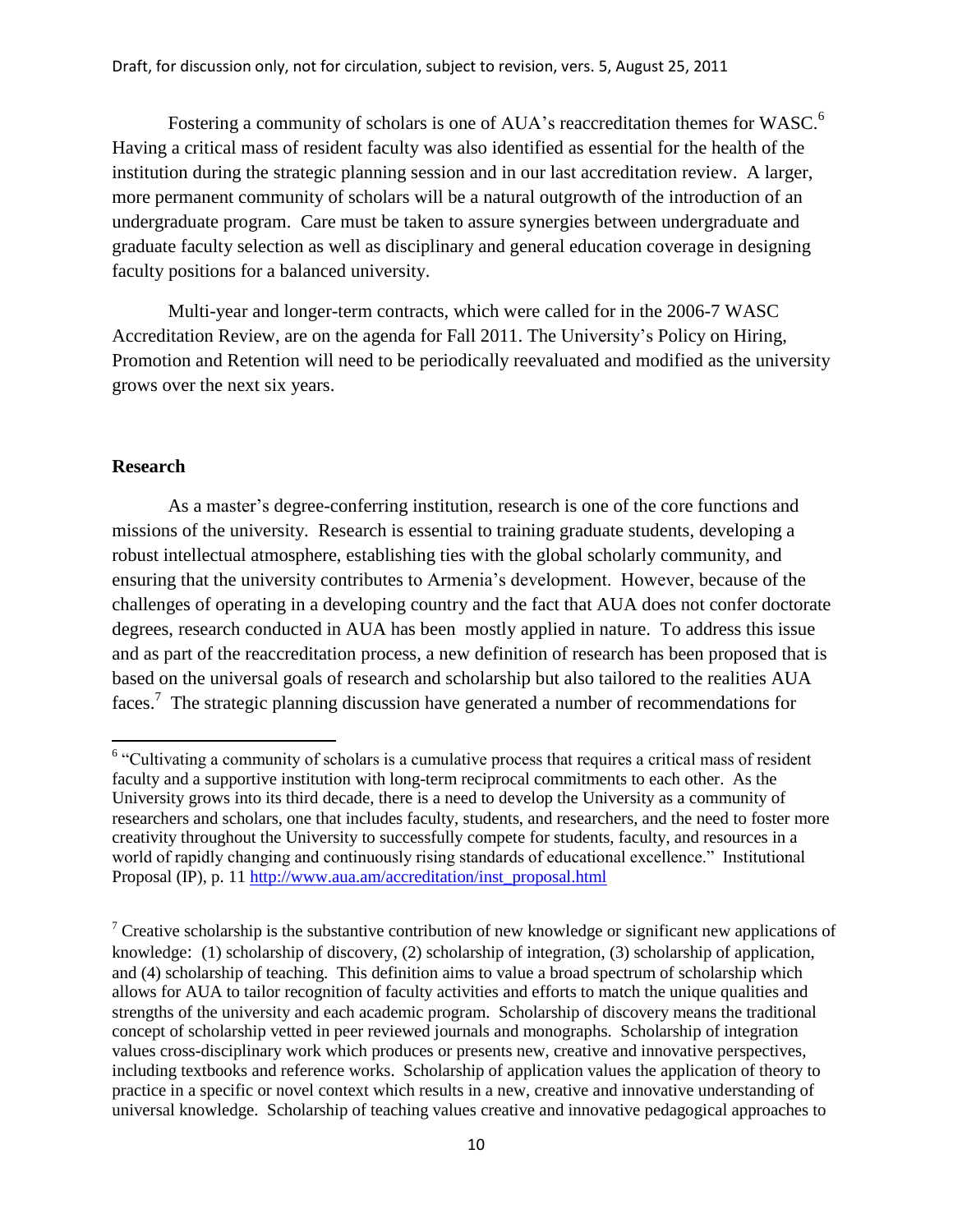promoting research and strengthening AUA's seven research centers, all of which, except the Environmental Research Center, are associated with an academic program<sup>8</sup>:

- Incentivize research (improve mechanisms for augmenting salary through outside funding, promotion, overhead to centers);
- Establish a university-wide grants/contract office to coordinate and serve as an information clearinghouse, provide technical support, process grants (Vice Provost for Research);
- Review policies on research centers (restrict routine business consulting services and work involving liability);
- Increase core faculty to expand the institution's research potential and opportunities to engage students in research by 2015;
- Position AUA to act as or support longer-term projects with commercial potential, including incubation of products and companies, technology licensing and commercialization; develop a policy on royalties that encourages research leading to commercialization; promote partnerships with private institutions;
- Increase AUA's technical facilities for research (labs, research computing/computational capacity, software, experimental equipment)

## **Advancement, Public Relations, Alumni Relations, Outreach**

l

The need for improved relations with the public and alumni as well as improved communication within the university was a recurrent concern in strategic planning deliberations in a wide range of contexts, including financial sustainability, international student recruitment, public-private partnerships, and externally funded research. The consensus is that shortcomings in this sphere have hindered the university's development and will continue to impede the sustainability of AUA's current programs and plans for expansion. Hence, this cluster of interrelated functions must be treated as a high priority.

AUA's new president, Bruce Boghosian, has made communications a top priority and has commissioned a study by the Brakeley-Briscoe Group on university fund-raising and public relations. He has also announced the new position of Vice President of Advancement (VPA), which is to be filled by the end of 2011. The VPA's function will be to restructure the university's relations with the public, donors, alumni and the RA and US governments. The Extension Program, which serves as the university's principal interface with the community, has

curriculum, instruction and assessment including curriculum design or other activities beyond routine teaching responsibilities. <http://md.aua.am/RSTF/> (log-in, password required); See also, Modern Language Association, 1996 Report, *Making Faculty Work Visible*. [http://www.mla.org/rep\\_facultyvis](http://www.mla.org/rep_facultyvis)

<sup>&</sup>lt;sup>8</sup> Annual reports on Research Centers at AUA, prepared by the Vice President of Research and Development, are available from the Office of Institutional Research and on the AUA website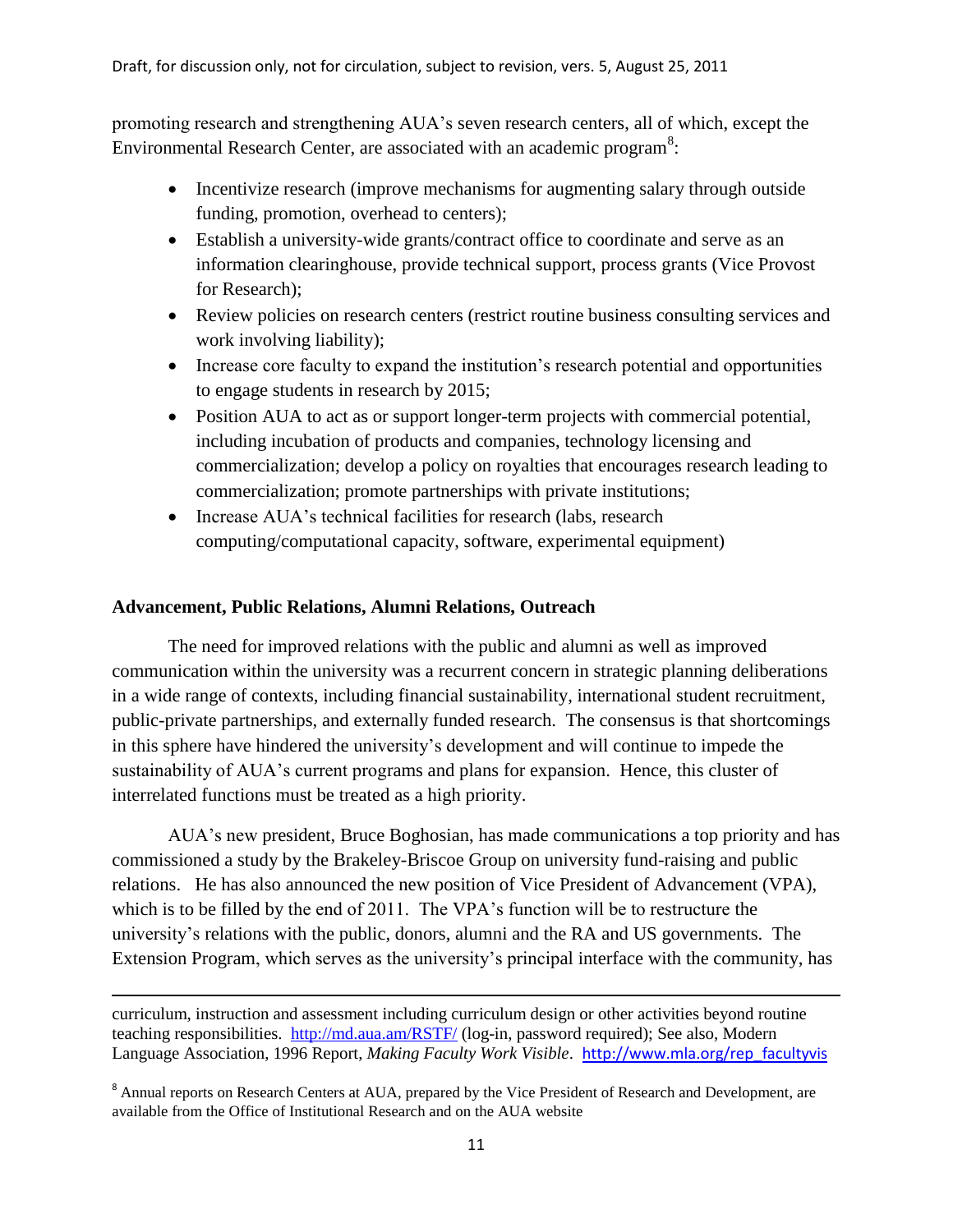recently undergone a self-study, and a range of recommendations tracking the strategic planning discussion have been made and await implementation; thus, it is unnecessary to repeat them here.<sup>9</sup> Key recommendations from the strategic planning discussions include:

- Appoint a Vice President of Advancement (already underway) to lead a proactive public relations effort (shifting center of gravity of public relations toward Yerevan, closer to action/news gathering, depending on media outlets and nature of audience) by 2012;
- Revamp the AUA website to make it more user-friendly and trilingual (English, Armenian, Russian) (see also *Student* recommendations above);
- Start a periodic e-bulletin, newsletter to document and promote events and research at AUA as well as achievements of students and faculty to a large readership;
- Cultivate and reinforce alumni ties with the university, e.g., recognize alumni achievement, give AUA alumni life-time e-mail accounts; perhaps also initiate alumni guest lectures or networking events where students meet alumni
- Enhance AUA's ability to share its global knowledge in the Armenian educational system, foster more direct impact and interaction with other institutions of higher learning, e.g., professor-to-professor collaboration, joint projects;
- Develop a global network of Armenian and non-Armenian (e.g., former visiting professors) academics interested in AUA and use that network to promote academic collaborations, exchanges, faculty development and public relations;
- Assure capacity to promote AUA's competitive advantages.

# **Finances**

AUA suffers from a structural deficit that is the product of providing world-class education at local, Armenian tuition rates. AUA has been heavily reliant upon a relatively small number of large diasporan donations from the US to cover its structural deficit each year. The 2008 global economic crisis has had both direct and indirect effects on AUA as well as Armenia, both of which largely depend on diasporan cash flows that were affected by the crisis.

Given inflation and currency fluctuations, the psychological threshold of AMD 1 million for annual tuition will have to be faced in the near future. Nevertheless, tuition income from resident students is not likely to close this deficit in the near future and tuition from non-resident students, which is closer to covering actual costs, is an insignificant source of revenue due to the low number of such students. A robust undergraduate exchange program, foreign recognition of the AUA degree and increased numbers of international students, and intergovernmental exchanges could boost revenue in the longer term; however, non-resident tuition is not projected to generate enough income to significantly defray the structural deficit by 2017 (first graduating

 $\overline{\phantom{a}}$ <sup>9</sup> http://www.aua.am/about/institutional research.html (log-in, password required)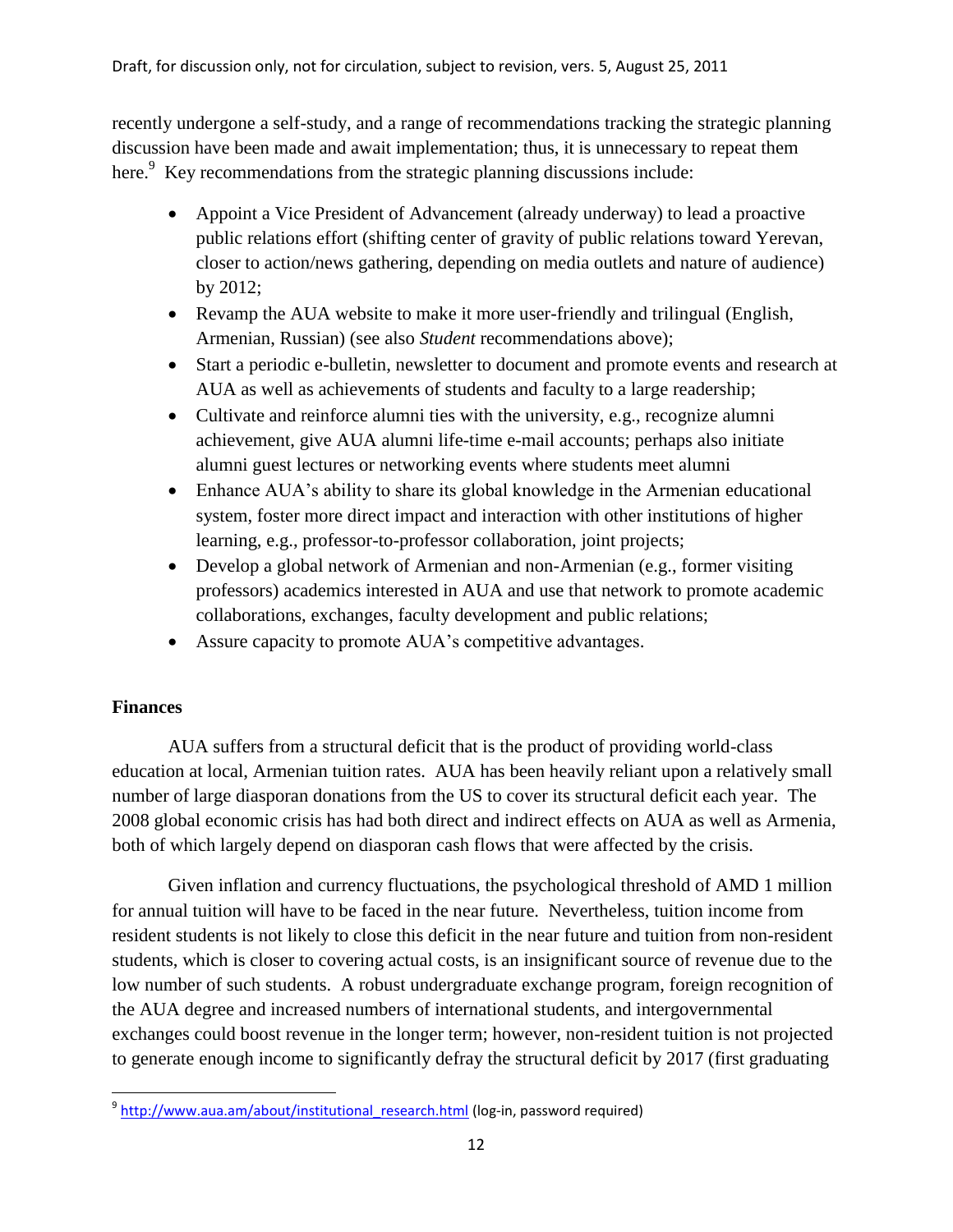undergraduate class). Although the undergraduate program will be designed to cover its incremental costs and will reduce the per-student subsidy, it cannot be expected to cover the university's overall structural deficit.

Income from endowments, donations, alumni, and research grants as well as rentals and passive income, research center income and commercialization of AUA projects remain the main sources of deficit funding. Each source of revenue must contribute more to covering the university's current structural deficit for its graduate program and overall operations.

An overarching goal and commitment is to assure access to an AUA education for all who are qualified, regardless of their ability to pay. Effective collections for the university's revolving student loan fund are essential to assure access for future students. Both endowed and donor directed scholarship programs are also an important resource that can help assure access to an AUA education.

# *Targets:*

To design an undergraduate program that is revenue- and cost-neutral to the current operation of the university, identifying bridge funding as necessary to cover costs from the ramp up from the first admitted class in Fall 2013 to the fully enrolled undergraduate program in 2016-2017.

To increase income from the endowment, other commercial activities, and a more diversified donor base to cover the existing structural deficit by 2017.

The strategic planning effort resulted in a number of specific recommendations:

- Diversify the donor base (number of donors, size of donations, and geographic scope). Diasporan donations are currently concentrated in the US; however potential resources include wealthy individuals in Armenia, diasporan communities in places such as Russia and Europe, and significant beneficiaries of AUA's educational programs who are currently affiliated with large companies.
- Launch a capital campaign for AUA's  $25<sup>th</sup>$  anniversary, with the goal of securing between \$25 and \$50 million for the endowment, which would generate enough income to cover most of the structural deficit;
- Reassess tuition levels as conditions change in Armenia;
- Study the impact of differential tuition (different tuition for different degrees based on the job prospects, competition, market for those degrees) and implement it if shown to be effective by 2013;
- Pursue foundation and government assistance, for example, U.S. Government funding for undergraduate education;
- Diversify certificate offerings, promote revenue-generating courses and instructional modules, on-site, off-site and on-line;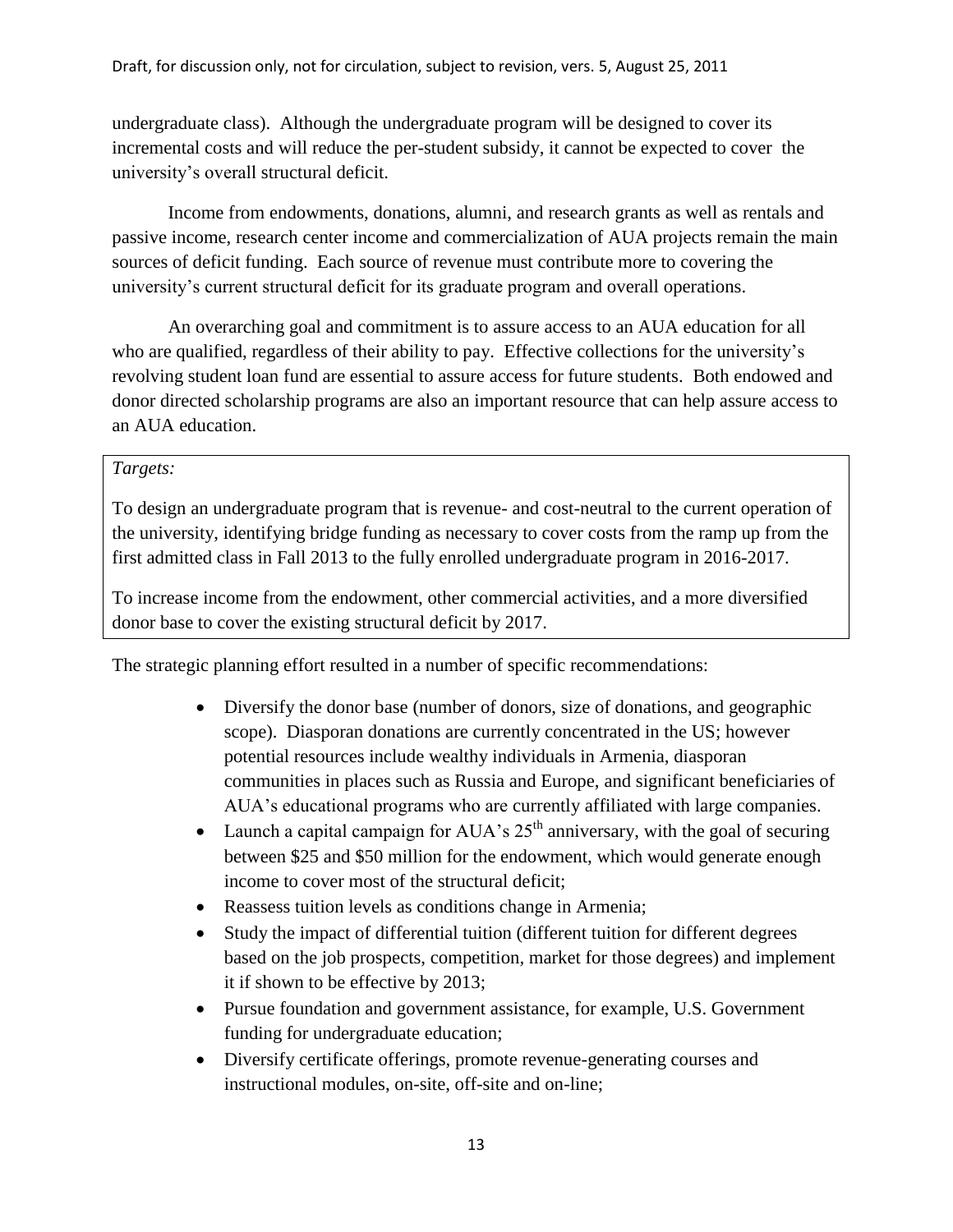- Cultivate alumni giving, aiming for a relatively high participation by 2016, institutionalize alumni relations;
- Diversify and be more entrepreneurial about earned income (e.g. commercialization of IP, such as the digital library, database software developed in-house for student records and registration, other services) ; *see also discussion under* **Advancement** *above.*

# **Institutional Capacity, Program Maintenance**

 $\overline{\phantom{a}}$ 

A key concern as the university contemplates a major expansion is institutional capacity. A physical capacity review was prepared by the Administration and aside from a few matters largely beyond the university's control (e.g., traffic and parking in the vicinity of the university),  $^{10}$  classroom space and other public areas were deemed sufficient for the planned undergraduate expansion. Cafeteria capacity may require lunch-time/course schedule coordination.<sup>11</sup> Existing library expansion plans should be adequate for the expanded student body. Internet and communications capacity will need to be more specifically assessed and addressed, but expansion on the existing architecture was deemed feasible. Faculty workspace will need to be reallocated, with more faculty sharing offices. Administrative capacity, information management, oversight of academic programs, and quality control gave rise to a number of organizational concerns, most of which are either in the process of being addressed or are on the university's agenda as a result of the president's initiative or the regular academic program cycle.

The specific recommendations on institutional capacity that came out of the strategic planning process are as follows:

- Review organization chart in anticipation of expansion, assure scalability, introduce new positions: VP for Advancement, VP for Operations by 2012; Vice Provost for Research, probably a Dean of Undergraduate Studies, possibly a Student Recruitment Officer (or Dean of U-Grad Admissions) by 2013 (subject to funding); Chief Information Security Officer (explore); Consider a reorganization of academic units, possibly structured under a system of colleges, each housing departments offering graduate and undergraduate majors.
- Implement an integrated Information Management System that will bring student information, alumni, and basic faculty into a unified system by 2013 and clear the way for on-line applications, financial aid application, course registration, grade reporting, course and faculty evaluations, course management system, tuition payments.

<sup>&</sup>lt;sup>10</sup> AUA is easily accessible by a variety of modes of public transportation and is walking distance from two metro stops.

 $11$  AUA is conveniently located near a number of restaurants and cafes, which can handle excess demand during peak hours.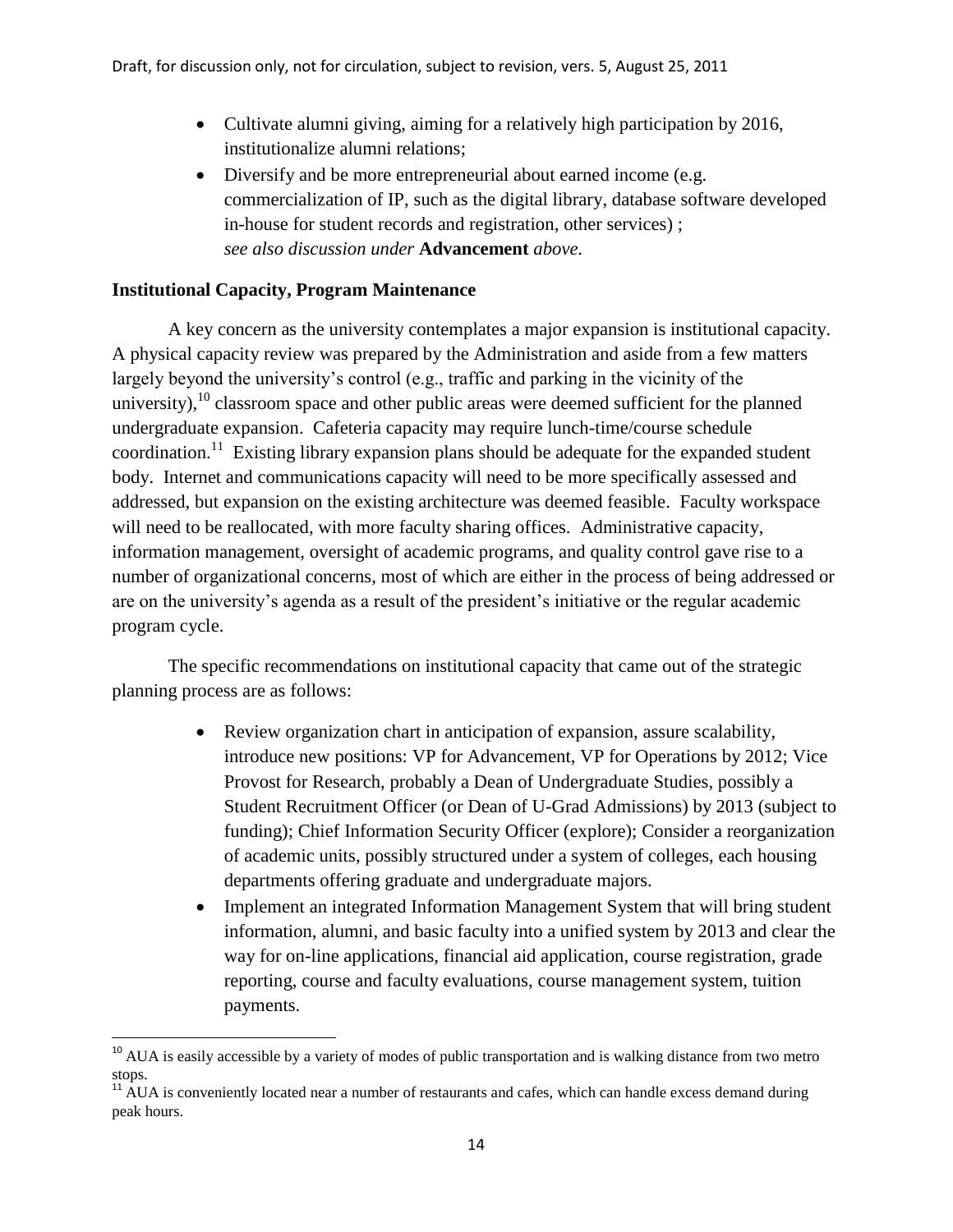- Enhance trust and morale via teambuilding, collaborative research and scholarly activity, and bolstering the university's consultative culture and decision-making (including students, staff); assure open communication and transparency;
- Introduce multiyear contracts (scheduled for Fall 2011) (including benefits, salary equity) to build morale, create a sense of community, and increase job satisfaction;
- Implement annual/regular performance evaluation mechanism for higher administration (including Deans and VPs) by 2012;
- Consider the pros and cons of quarter as opposed to semester systems and possible conversion to the semester system concurrent with the start of the undergraduate program in 2013 (currently being considered by the Provost's Office in connection with the work of the Undergraduate Task Force); a conversion to the semester system is expected to reduce expenditures in a number of areas, including registration, course scheduling, and possibly faculty hiring and travel expenses.
- Assure that implementation of the Strategic Plan is monitored and evaluated, primarily through the self-study and audit processes of the academic programs;

## **Topics for Further Consideration, Research and Thought**

Like any constructive deliberative process, more ideas and issues for evaluation and investigation were generated than are possible to turn into specific targets at the present time. In some instances, the consensus was that more information was needed in order to make a recommendation; in others, a consensus had yet to emerge on the ripeness of the issue or the options that should be considered. The deliberation notes for the strategic discussions as well as comments and individual submissions are archived at the Institutional Research Office and available for review. Most are also available at the AUA Strategy2017 webpage: [http://www.aua.am/accreditation/strategy2017.html.](http://www.aua.am/accreditation/strategy2017.html)

This strategy is not a fixed long-term plan. Rather, it consists of a series of guideposts and trajectories that will need adjustment over time. The strategic planning process is like a map of the university's course into the future. As the university proceeds in its journey, a better understanding of the terrain will emerge and the map as well as our path may need adjustment. In that spirit, the AUA Strategy2017 webpage, cited above, presents a range of ideas for the university community and leadership consideration.

As the institution approaches its destination, new destinations will no doubt appear on the horizon, warranting informed changes in course and crew. In short, this is a living document, not a static map, since the terrain itself is only partly knowable. What is important is to create the capacity to adapt as a group to changing circumstances and conditions. The process of which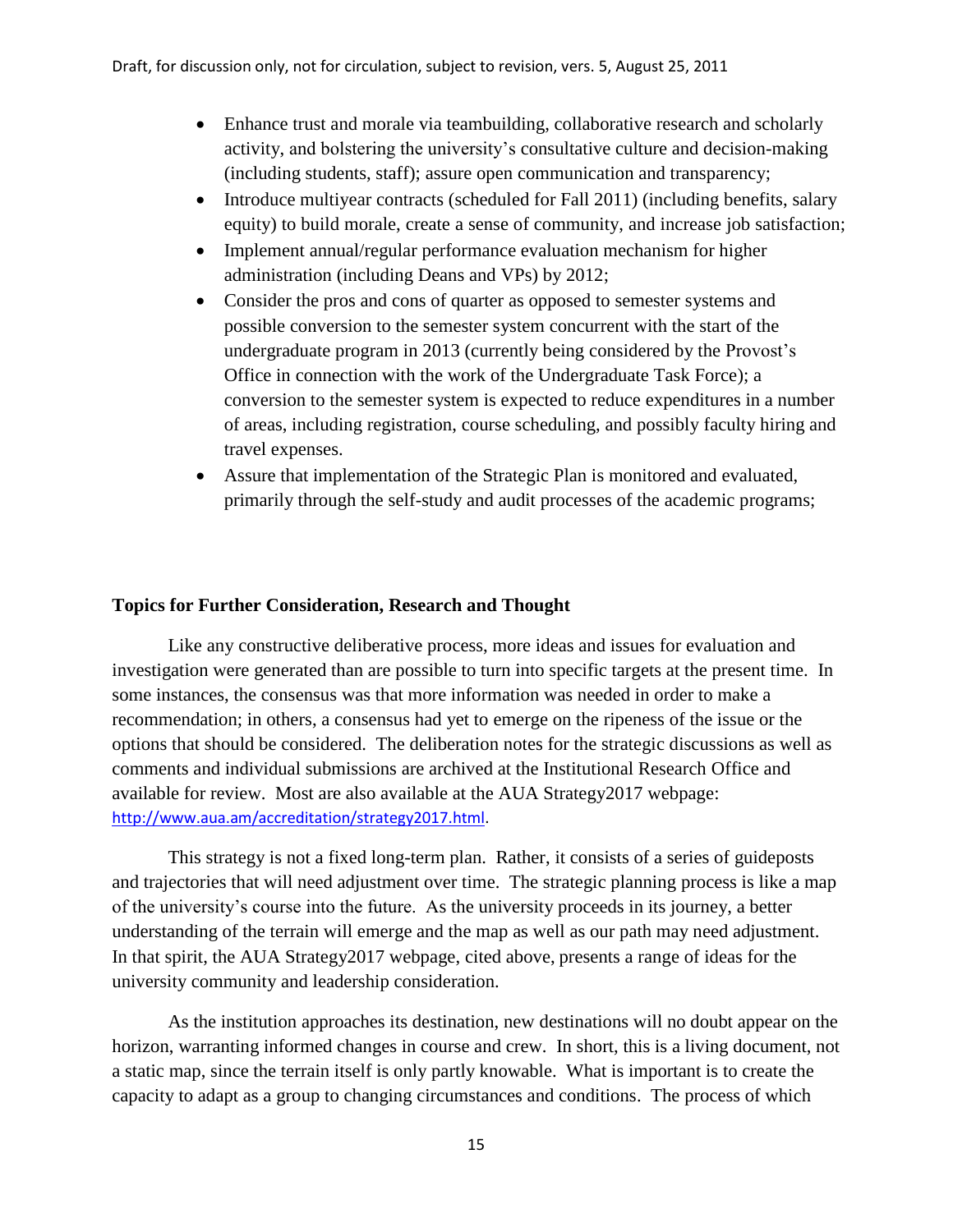this document is but a summary is, in this sense, more important than the document itself, since it is both a demonstration of that adaptive capacity and a means of developing it. Below are some of the key points from the strategic mapping sessions that were designated for further research:

- Inquire at foreign embassies (and also foreign universities and exchange programs) in Armenia and Armenian embassies abroad about means for international student recruitment;
- Develop closer collaboration with diasporan organizations and participation in diasporan-oriented events, e.g., Pan-Armenian Games; place ads in event books for diasporan youth organizations such as ACYO, AYF, AGBU-YP, ASAs, etc.);
- Conduct a professional study and investigation of the international student potential for AUA degrees, including evaluating the resources and methods necessary to do effective international student recruitment; investigate the possibility of engaging student recruitment agencies for selected countries;
- Explore hosting/participating in rotating master's programs offered by consortia of institutions in different countries, where students spend one term or more at AUA;
- Conduct further evaluation and consolidate data on needs of stakeholders (start with students (domestic and international), applicants and private sector);
- Identify desirable spheres and partners for collaboration and complementary activity, and modes of collaboration (emphasis on direct peer-to-peer collaboration) (CR), (e.g., universities, research institutes, collaboration with industrial associations and multinationals);
- Further cultivate joint academic and R&D programs with leading academic and research institutions, and the private sectors in Armenia and abroad;
- Select undergraduate majors/degrees. There is growing consensus on several clusters of disciplines: (1) business/economics/hospitality, (2) engineering/computer science/applied math/design, (3) English/communications. As this matter is part of the Undergraduate Task Force's ongoing deliberative process, the materials from the discussions will be turned over to this process for further consideration.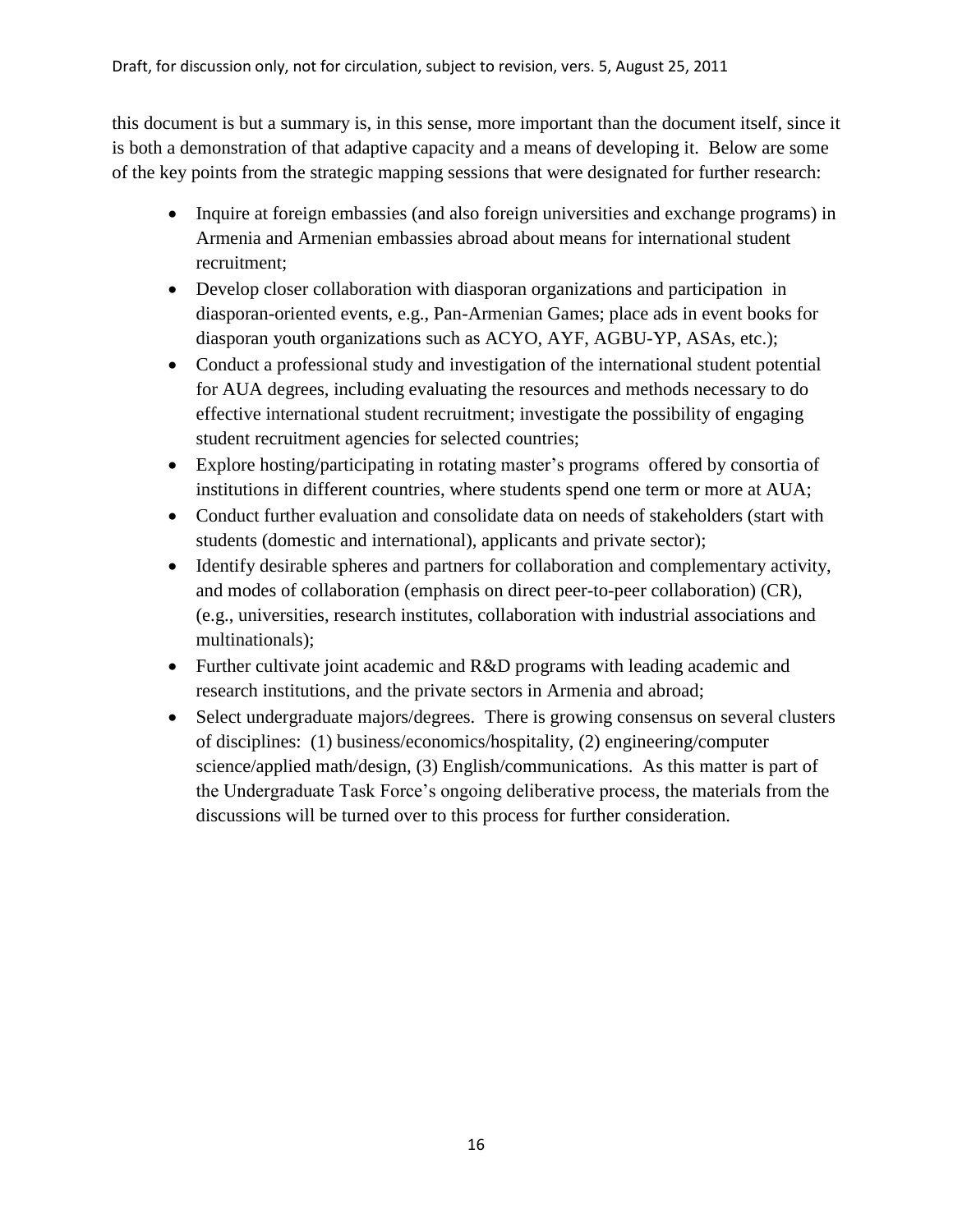# **Appendices**

- 1. Strategic Planning Process
- 2. Summary Factsheet for Strategic Planning Session, including SWOT and Specific Issue Summaries
- 3. Issue Outline for Strategic Planning Session
- 4. Strategy Map (July 28, 2011)

Full background information on the AUA Strategy2017 webpage. <http://www.aua.am/accreditation/strategy2017.html>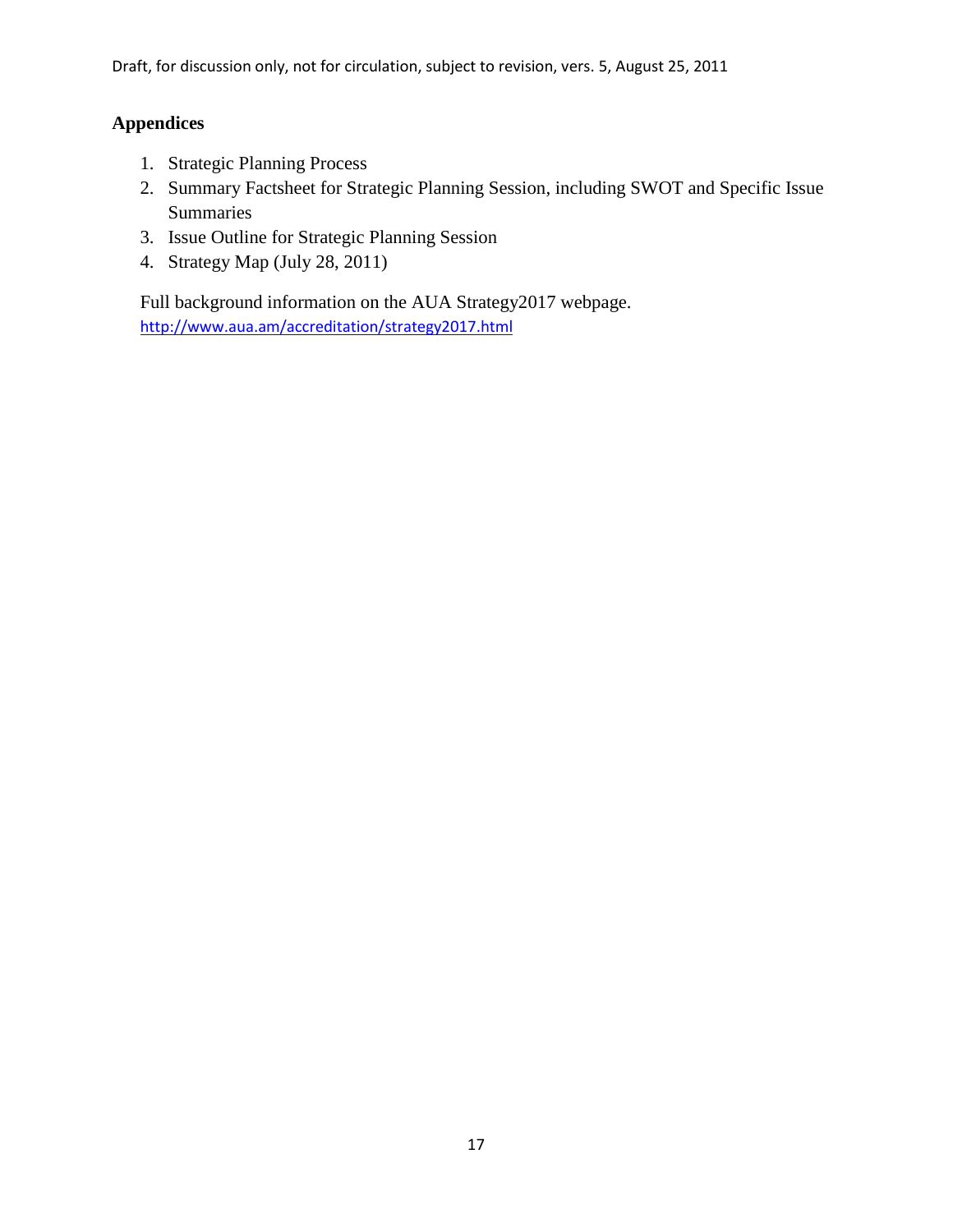# **Appendix 1 – Strategy Planning Process**

#### **AUA Strategy Planning Process Outline**

**Time Period for Strategic Plan:** Given that AUA anticipates its first undergraduate class admission in Fall 2013, graduating Spring 2017, it makes sense to have a 2011-2017 plan.

**Main Critical Path Issues:** The strategic plan should focus on how the undergraduate program grows and the adjustments that will be necessary as the university moves from being a master's only institution to one with 3-4 times as many undergraduates as graduate students (e.g., (numbers suggestive, not definitive) total student body 1500, 300-400 graduate, 1100-1200 undergraduate)).

**Assumption:** The current graduate programs will be maintained, with routine adjustments, until 2017, by which time there will be some track record and data to further clarify the impact of undergraduate on graduate enrollment (feeder effect?) and the 5-year Bachelors/Masters potential.

**Process Design:** Based on best practice for university strategic planning, drawing heavily on US-models, since we are WASC accredited. Evidence/fact-based/analytical roadmap, more than an implementation plan or statement of aspirations. Not long-term planning to maintain the status quo inward looking, but strategic and outward looking and contextualized. SWOT Analysis and SMART (Specific, Measurable, Attainable, Relevant, Timely) Goal setting. Designed to tap into collective wisdom, institutional knowledge. Diversity of view points, iterative/step-wise development and refinement, multiple opportunities and channels for input and feedback. Eight step process. Steps 1-4 are in July, 5 in August, 6-8 in September-early October. Neutral facilitation especially useful for Step 2 and perhaps Step 4.

#### **The following is a rough outline of the process:**

**1. AUA Community Meeting** to launch the process (July 7).

a. Preparation of Data and Issue Fact and Issue Sheets for Strategic Mapping Session (May through early July) Position papers may be solicited from some stakeholders who may have views on or spot issues, but may not be available/appropriate for the Strategic Mapping Session.

b. Identification of Stakeholder Constituencies, Stakeholder Reps for each constituency (June) (See attached)

c. Orientation of Stakeholder Reps (familiarization with the process and revision of Fact and Issue Sheets as/if necessary) (early July)

d. Stakeholder rep meetings with Constituencies to review issues in Fact and Issue Sheets (early-mid July)WASC Reaccreditation 2010-2013 July 1, 2011

#### **2. Strategic Mapping Session** – Stakeholder Reps (July 22-23)

Two days of evidence/fact-based discussions, facilitated by a neutral moderator, with individuals representing the range of internal and external stakeholders of AUA.

**Expected outcome** - the outlines of a strategic plan that each participant can take back to their constituencies for discussion/refinement. Outline of plan will include scenarios and possible decision points/critical paths for decision-making in the future, e.g., 2015 when u-grad students select majors. It has to be convincing enough on the facts and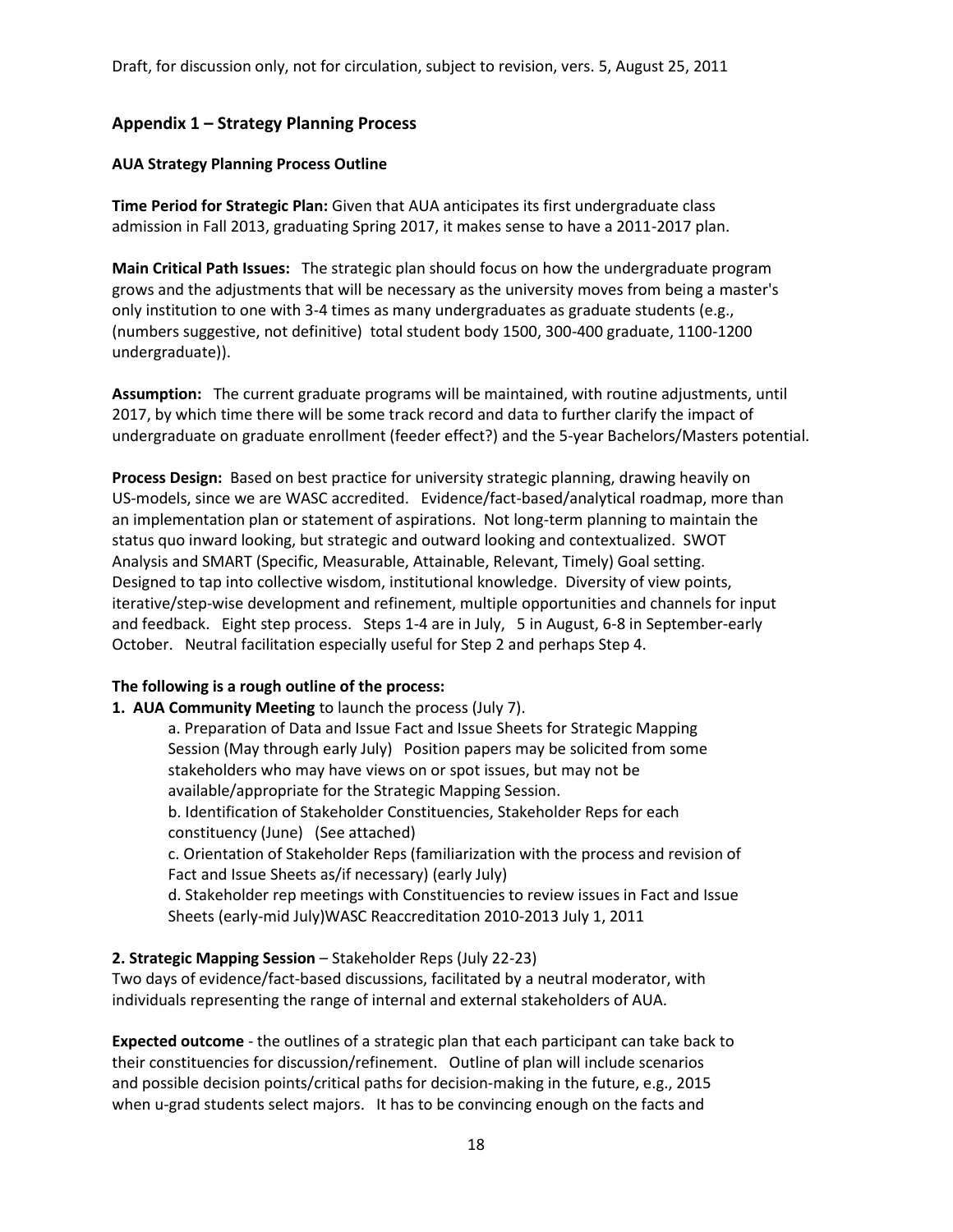comprehensive enough on the issues that all the participants in the planning session feel comfortable presenting and explaining it to their constituencies (mid-July)

**3. Stakeholder Rep Report/Consultation with Constituencies** – face-to-face meetings with constituencies, circulation to among constituencies, also posted on-line with opportunity for feedback. (late July)

**4. Mapping Refinement Phase** – Feedback from Step 3 is gathered, analyzed and used to refine the strategic plan outline, with major changes, if any, referred back to the stakeholders and constituencies for further input (late July-early August).

**5. Drafting of University Strategic Plan** in narrative form with references to supporting data by the Drafting Committee, consisting of WASC Coordinator, U-Grad TF Coordinator, Interim Provost, IRO, and one or two faculty, depending upon summer availability; circulation of drafts or parts of draft for review and refinement by various stakeholder representatives as well as internal and external experts (August)

**6. Presentation of the University Strategic Plan to Wider Audience** – posting to AUA website with opportunity for feedback. (late August). Revision and refinement of University Strategic Plan, as needed. (early September)

**7. Recalibration of Academic Program and Administrative Department strategic plans** by the faculty and other administrative units of the university, in line with the new university strategic plan (mid-September)

**8. Compilation and Synthesis of the University and Academic Program Strategic plans** into a single document, with an overview that aims to synthesize these to provide guidance for the coming phase of the university's development. (Late September), **target completion date; Oct. 1.**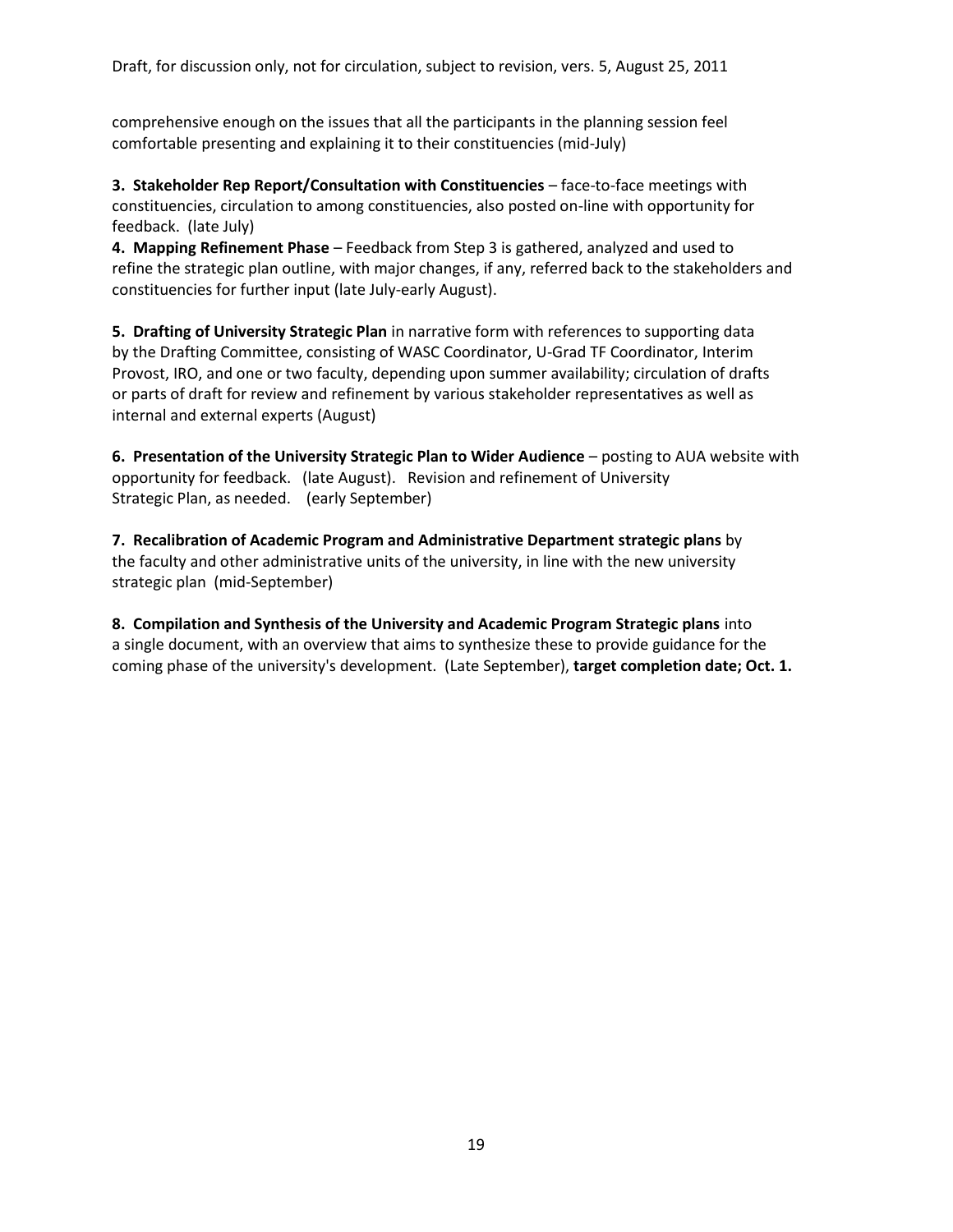| 2011                                         | 2012                                     | 2013                                   | 2014                     | 2015           | 2016                     | 2017                         | 2018                     | 2019         | 2020                |
|----------------------------------------------|------------------------------------------|----------------------------------------|--------------------------|----------------|--------------------------|------------------------------|--------------------------|--------------|---------------------|
| <b>U-Grad Application</b>                    | EER                                      | Grad Re-                               |                          |                |                          |                              |                          |              |                     |
| <b>CPR</b>                                   | U-Grad                                   | accredit-                              |                          |                |                          |                              |                          |              |                     |
|                                              | Approval                                 | tation                                 |                          |                |                          |                              |                          |              |                     |
|                                              |                                          | U-grad $1st$                           |                          | U-grad $1st$   |                          | U-grad                       |                          |              |                     |
|                                              |                                          | class                                  |                          | major choice   |                          | $1st$ graduates              |                          |              |                     |
|                                              |                                          |                                        |                          |                |                          | Master's 1st                 | Master's 2 <sup>nd</sup> |              |                     |
|                                              |                                          |                                        |                          |                |                          | feeder                       | feeder                   |              |                     |
|                                              |                                          | 2 <sup>nd</sup> Cycle of               | 2 <sup>nd</sup> Cycle of | $2nd$ Cycle of | 2 <sup>nd</sup> Cycle of | 2 <sup>nd</sup> Cycle of     |                          |              |                     |
|                                              |                                          | Self-Studies                           | Self-Studies             | Self-Studies   | Self-Studies             | Self-Studies                 |                          |              |                     |
|                                              |                                          | Extension,                             | DEP, SBM                 | CoE, PSIA      | U-Grad                   | <b>U-Grad Majors</b>         |                          |              |                     |
|                                              |                                          | Law CHS                                |                          |                | GenStudies               |                              |                          |              |                     |
| No high school                               |                                          |                                        |                          | No college     |                          |                              |                          |              |                     |
| grads                                        |                                          |                                        |                          | grads          |                          |                              |                          |              |                     |
| MA admits 200                                | 180                                      | 180                                    | 180                      | 160            | 160                      | 200                          | 200                      | 200          | 200                 |
|                                              |                                          | 300 BA                                 | 300                      | 300            | 300                      | 300                          | 300                      | 300          | 300                 |
|                                              |                                          | Admits                                 |                          |                |                          |                              |                          |              |                     |
| Total enroll. = 380                          | 380                                      | 660                                    | 960                      | 1240           | 1520                     | 1560                         | 1600                     | 1600         | 1600                |
| 43,000                                       | 43,000                                   | 43,000                                 | 43,000                   | 36,000         | 36,000                   | 36,000                       | 36,000                   | 36,000       | 39,000              |
| 17 year olds                                 | 17 year olds                             | 17 year olds                           | 17 year olds             | 17 year olds   | 17 year olds             | 17 year olds                 | 17 year olds             | 17 year olds | 17 year olds        |
| 20 <sup>th</sup> anniversary                 | $20th$ reunion                           |                                        |                          |                | 25 <sup>th</sup>         | 25 <sup>th</sup> reunion 1st |                          |              |                     |
|                                              | $1st$ graduate                           |                                        |                          |                | Anniversary              | graduate class               |                          |              |                     |
|                                              | class                                    |                                        |                          |                |                          |                              |                          |              |                     |
|                                              |                                          | Millennium University opens in Georgia |                          |                |                          |                              |                          |              |                     |
|                                              | Moscow State University opens in Armenia |                                        |                          |                |                          |                              |                          |              |                     |
|                                              | University consolidation in Armenia?     |                                        |                          |                |                          |                              |                          |              |                     |
|                                              |                                          | Educational restructuring in Armenia?  |                          |                |                          |                              |                          |              |                     |
|                                              | <b>NA Elections</b>                      | Pres.                                  |                          |                |                          | <b>NA Elections</b>          | Pres. Elections          |              |                     |
|                                              |                                          | Elections                              |                          |                |                          |                              |                          |              |                     |
|                                              |                                          |                                        | <b>NKR</b>               | Genocide       |                          |                              | Metsamor II              |              |                     |
|                                              |                                          |                                        | Settlement               | Recognition    |                          |                              | opens                    |              |                     |
|                                              |                                          |                                        | Dividend?                | Dividend?      |                          |                              |                          |              |                     |
|                                              | <b>US Elections</b>                      |                                        |                          |                | <b>US Elections</b>      |                              |                          |              | <b>US Elections</b> |
| \$10bn GDP                                   |                                          |                                        |                          |                | \$15bn GDP               |                              |                          |              | \$18bn GDP          |
| \$3000 GDP/capita                            |                                          |                                        |                          |                | \$4500                   |                              |                          |              | \$6000              |
|                                              |                                          |                                        |                          |                | GDP/capita               |                              |                          |              | GDP/capita          |
| 960,000 AMD = \$2560 current nominal tuition |                                          |                                        |                          |                |                          |                              |                          |              |                     |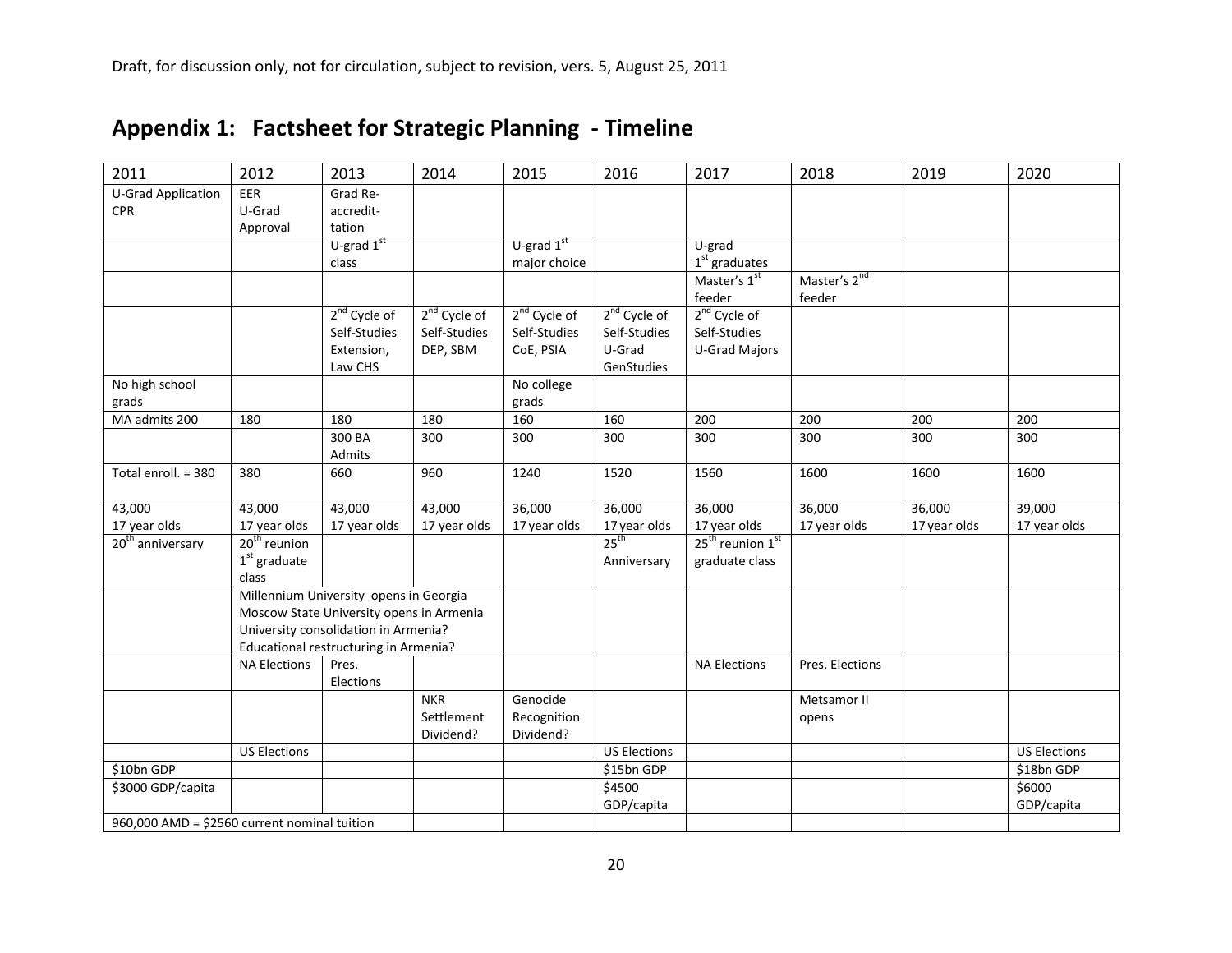#### **Student Enrollment Trends in Armenia**

U-Grad Enrollment Trends Grad Enrollment Trends assumes stable 2009-propensity for ugrad (1 in 4 high school graduates) (Currently, 26,000 undergrads in 4 years, so 26000/4. Propensity =(26,000/4)/No. 17 year olds in 2009

assumes stable 2009-propensity for master's (1 in 5 college grads, 21-24) (Currently, about 4,200 MA students, mean age 24, mostly between 21-23)



Data from RA National Statistics Service. [www.nss.am.](http://www.nss.am/) Factbook.<http://www.armstat.am/file/doc/99461548.pdf> (Table 11 on Population) <http://www.armstat.am/file/doc/99461563.pdf> (Tables 104-107 on Education). Also data collected by the AUA Office of Institutional Research 33% decline projected in number of college aged students in the next decade in 2009 – 58,000 17 year olds, in 2020 – 39,000 17 year olds . **But the number of students with good English is increasing: QED: More students for AUA despite decline in students generally. Is demand for AUA education insulated from these trends? Why? At whose expense if any one's?**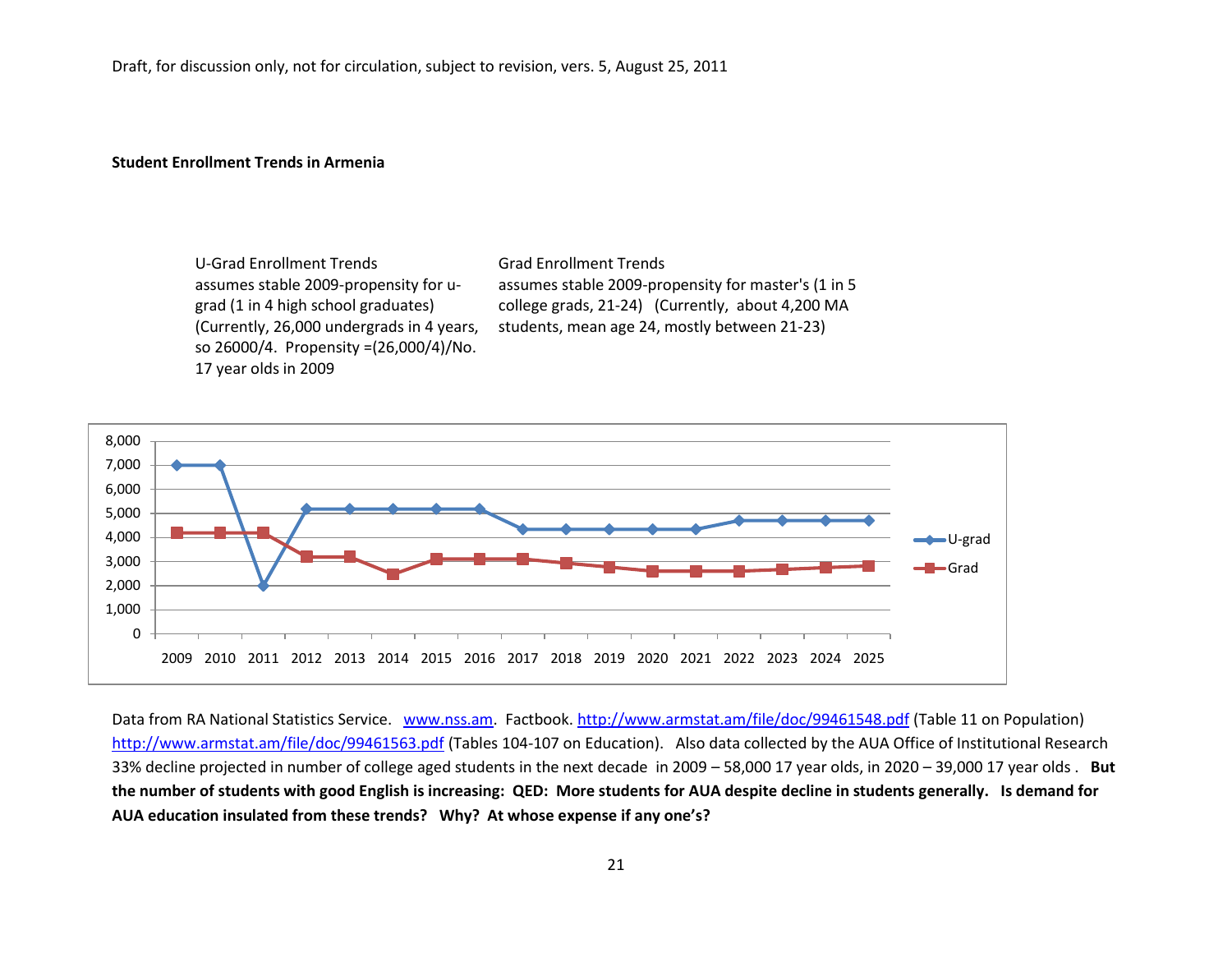#### **Fixed parameters**

- physical plant
- undergraduate to be introduced in 2013 maximum  $1<sup>st</sup>$  year class 350
- assumption: AUA undergraduate will be a feeder into graduate programs. Earliest decision-point on whether this is true probably 2018 (2-year trackrecord)
- thus, graduate programs continue to be 6 programs, 7 degrees decision-point [2015 after Second Cycle of Self-Studies?]
- undergraduate will be designed to be cost and revenue neutral to the university (covers incremental cost). (what about graduate programs?)
- thus the structure deficit of \$1.5 mil per year will need to be addressed through fund-raising/endowment/restructuring/requiring graduate programs to become direct cost/revenue neutral to the university

**Mission:** As an institution of higher learning, the American University of Armenia provides teaching, research, and service programs that prepare students to address the needs of Armenia and the surrounding region for sustainable development, in a setting that values and develops academic excellence, free inquiry, scholarship, leadership, and service to society.

[Does Mission statement need to be up-dated/reformulated?]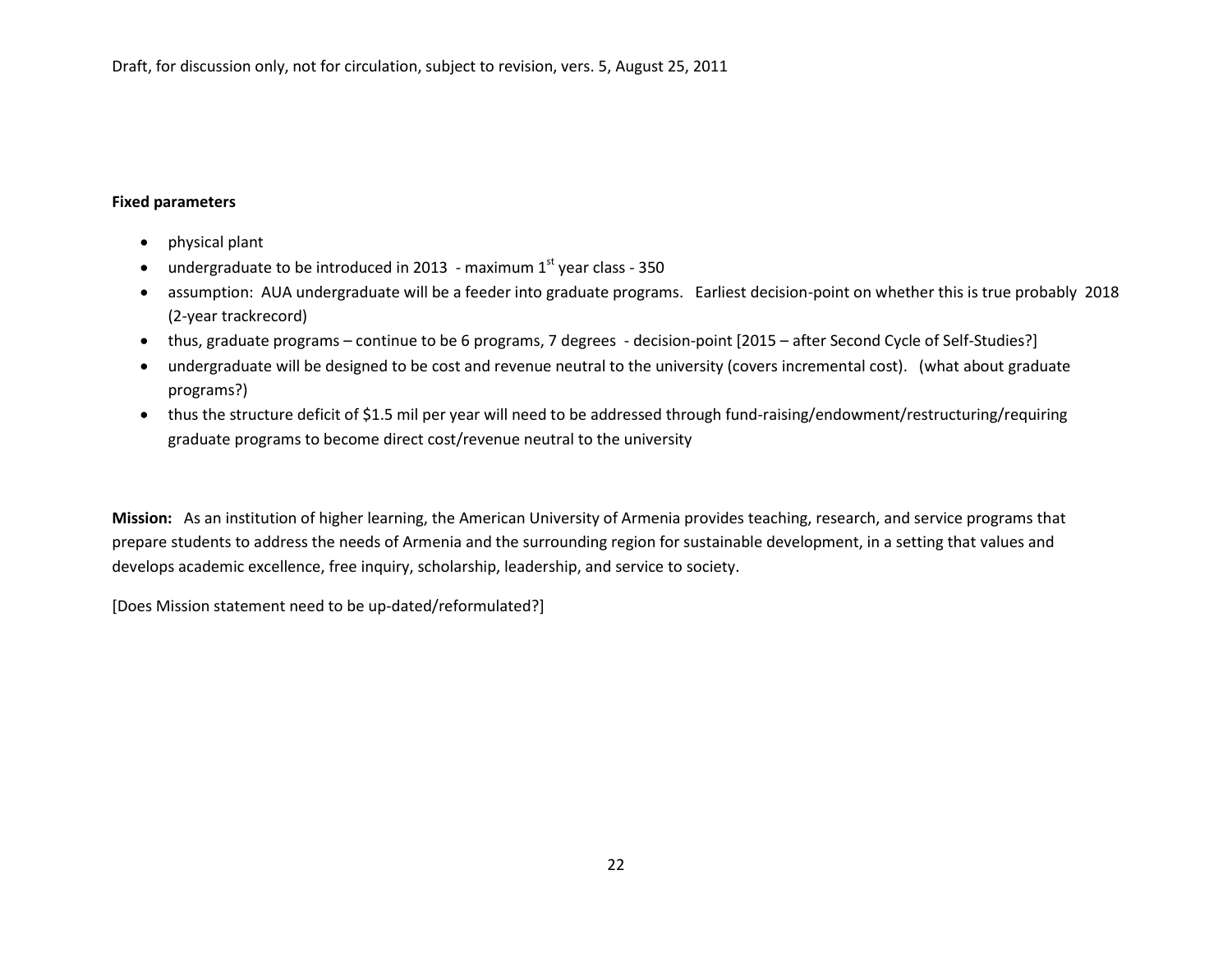# **SWOT**

#### **Strengths**

- US accreditation
- physical plant
- good reputation
- small, but experienced core faculty
- established institutional, self-governance structures faculty senate, CC, SLS
- committed faculty, staff
- growing, support alumni base (2000+)

#### **Weaknesses**

- small scale relatively large financial, administrative burden for small master's only institution, large deficit per student
- design master's only, US accredited institution limits research opportunities, hard to sustain without u-grad and/or doctoral program
- financial instability structural deficit, small endowment, aging, small donor base (8 donors account for most of the deficit funding)
- small faculty (35-40 total head count), few resident or full-time (under 50%), few high profile visiting faculty
- declining enrollment, relatively high average acceptance rate: 75%, 2009 admits 265, 2010 199 (no MPH), 2011 180
- little success in attracting foreign students (flat or declining)
- few major externally funded research projects
- small range of diversity in student and faculty
- limited range of jobs in Armenia (sectoral development uneven) weak career planning in Armenia, match of degrees and market needs?

#### **Opportunities**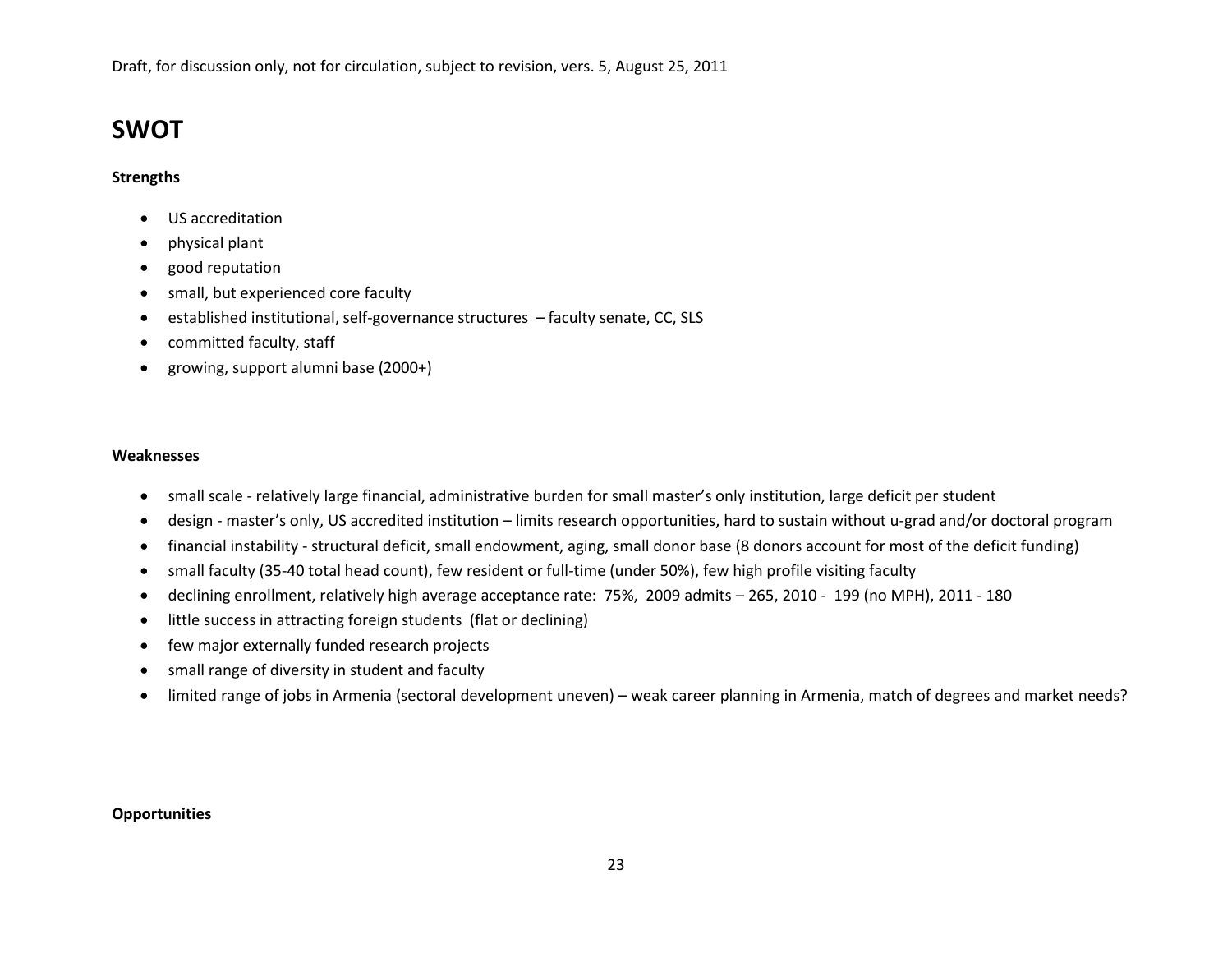- growing number of English-speaking students in Armenia
- growing international demand for US education at reasonable cost; untapped potential to attract large number of international students?
- u-grad could attract more exchange students/foreign students
- new diaspora students coming of college age may want to study in Armenia
- national commitment to education/research as part of competitiveness strategy
- possibilities for academic-private sector partnership

## **Threats**

- overall decline in number of college-aged students in Armenia
- increased competition, locally and globally
- increased options for English-speaking students abroad Luys Foundation, Armenian high school and college graduates are more competitive in global
- economic stagnation locally and globally makes higher education less attractive investment
- continuing decline in internationally funded development/grant programs, which were traditionally large employers of AUA grads
- gov't/public sector contraction, larger gap between public and private sector salaries, work conditions
- lack of differentiation of students latest Employer survey, Table 12. Although 62% of employers agree that the AUA graduates performance is higher than that of most graduates from other universities, about 29% disagree. What do we make of this? http://www.aua.am/about/institutional research.html Is it across the board or focused on one or more degrees?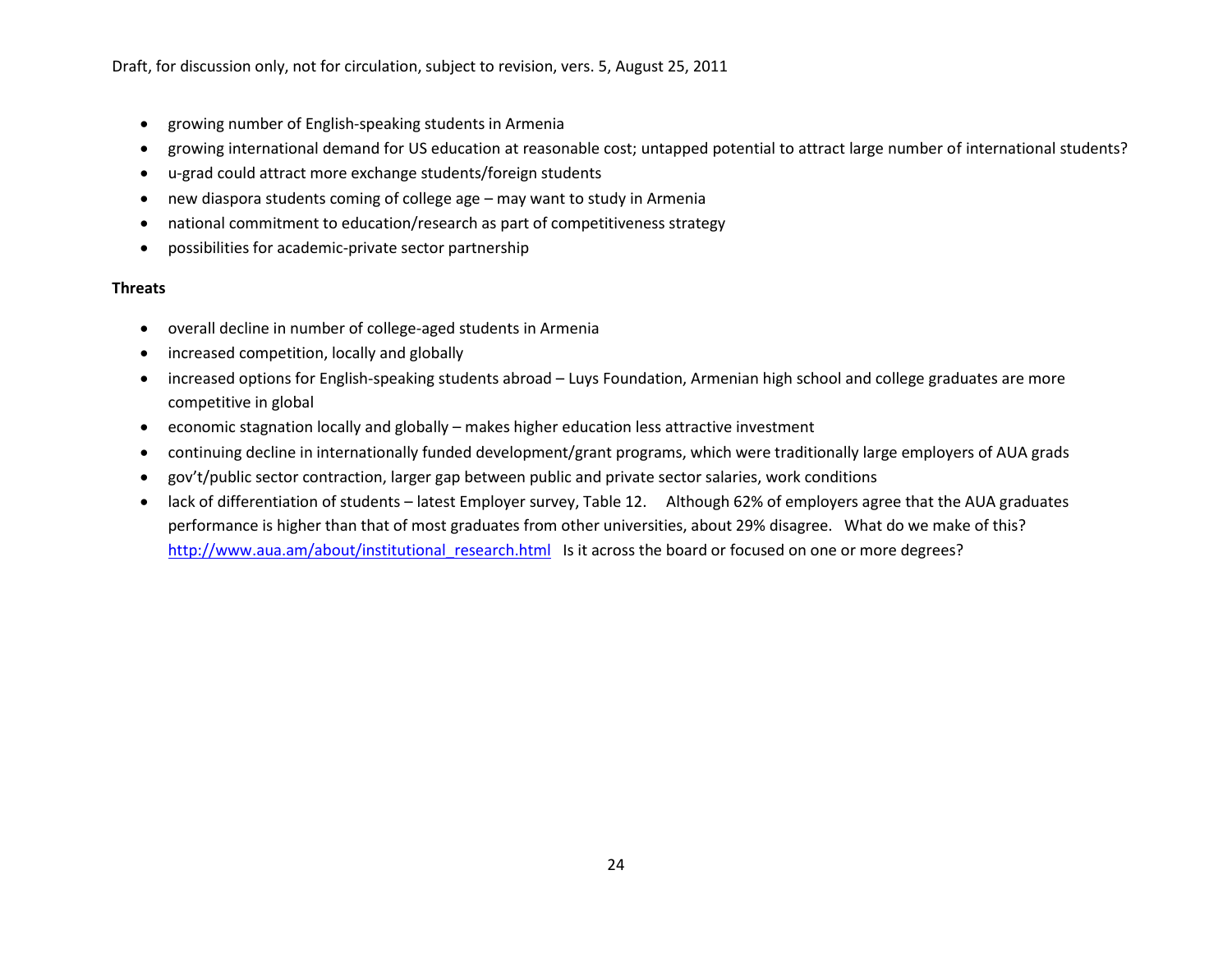# **Financial model**

Nearly all private institutions of higher learning require a mix of revenues: (1) tuition, (2) endowment income, (3) other donations, (4) other income (research overhead, facilities rentals, royalties/service/consulting fees), (5) government

AUA's financial model, as a development-oriented institution, has more financial strain by design.

International quality/costs - local pricing/market = Structural Deficit (subsidy)

Mechanisms and strategy to address it already in place or in progress: BoT-commissioned study on AUA fundraising by Brakeley-Briscoe Consulting, New VP for Advancement: (1) growth/economies of scale – reduce deficit per student, (2) secure additional endowment income, (3) secure additional sources of income – research, rentals, (4) annual giving – more diversified donor base – Alumni, Armenia as well as Diaspora.

Improved PR, targeted outreach to donors in US, Armenia, other countries, alumni organization; 25<sup>th</sup> Anniversary capital campaign.

# **Regional Mission**

Since its founding, AUA has espoused a regional educational mission and it has had a small, but steady level of foreign students, mostly ethnic Armenian, particularly in MPH, CoE, DEP.

A diverse student body benefits students, the university, and Armenia in a number of ways that justify the costs of international and regional outreach/recruitment: Enriching education, international networks, global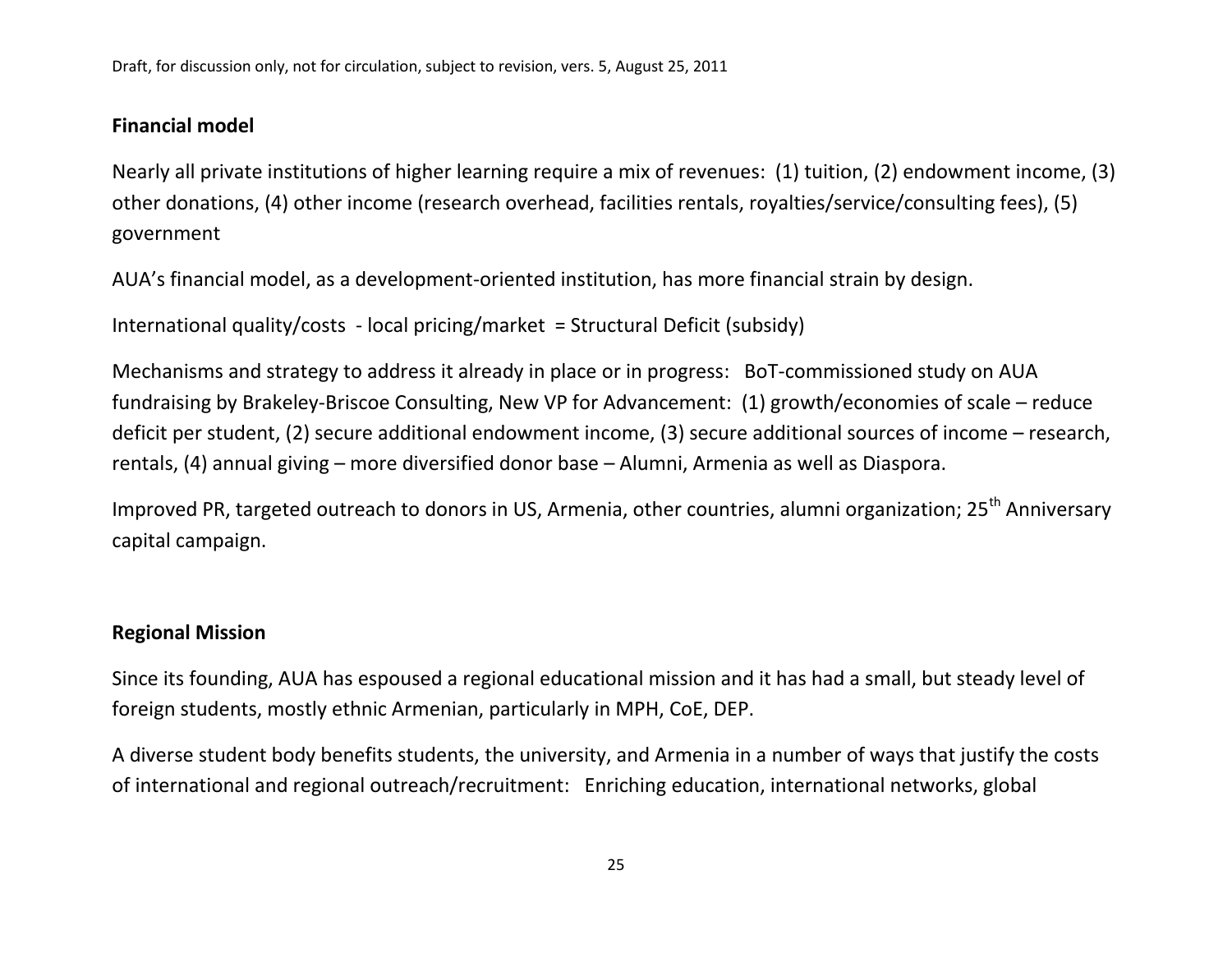recognition and reputation, global integration/competitiveness. Foreign students may also be a source of additional revenues (local/foreign tuition rates) and growth for the university.

Possible reasons for unrealized potential to attract students from abroad:

- 1. Competition location, degrees, quality, cost?
- 2. AUA is not well-enough known; AUA's recruitment efforts insufficient (resources insufficient?)
- 3. Tuition for foreign students is too high, financial assistance too low or hard to obtain for AUA

Potential applicant pools (in no particular order)

- Middle East, Iran diasporan, non-Armenian
- Russia diaspora, non-Armenian
- CIS
- China
- India
- Other Diaspora US, NA, Europe, SA, Australia

**Targeted recruitment of student segments** – those who want/need US-accredited/high quality education, but have not succeeded in gaining admission or do not have the funds to attend in the US or other universities (at home or abroad).

Iranian student pool – Iranian Ministry of Education approval.

Summer programs, junior year abroad programs could be a significant international/diasporan pool, esp. after ugrad is introduced.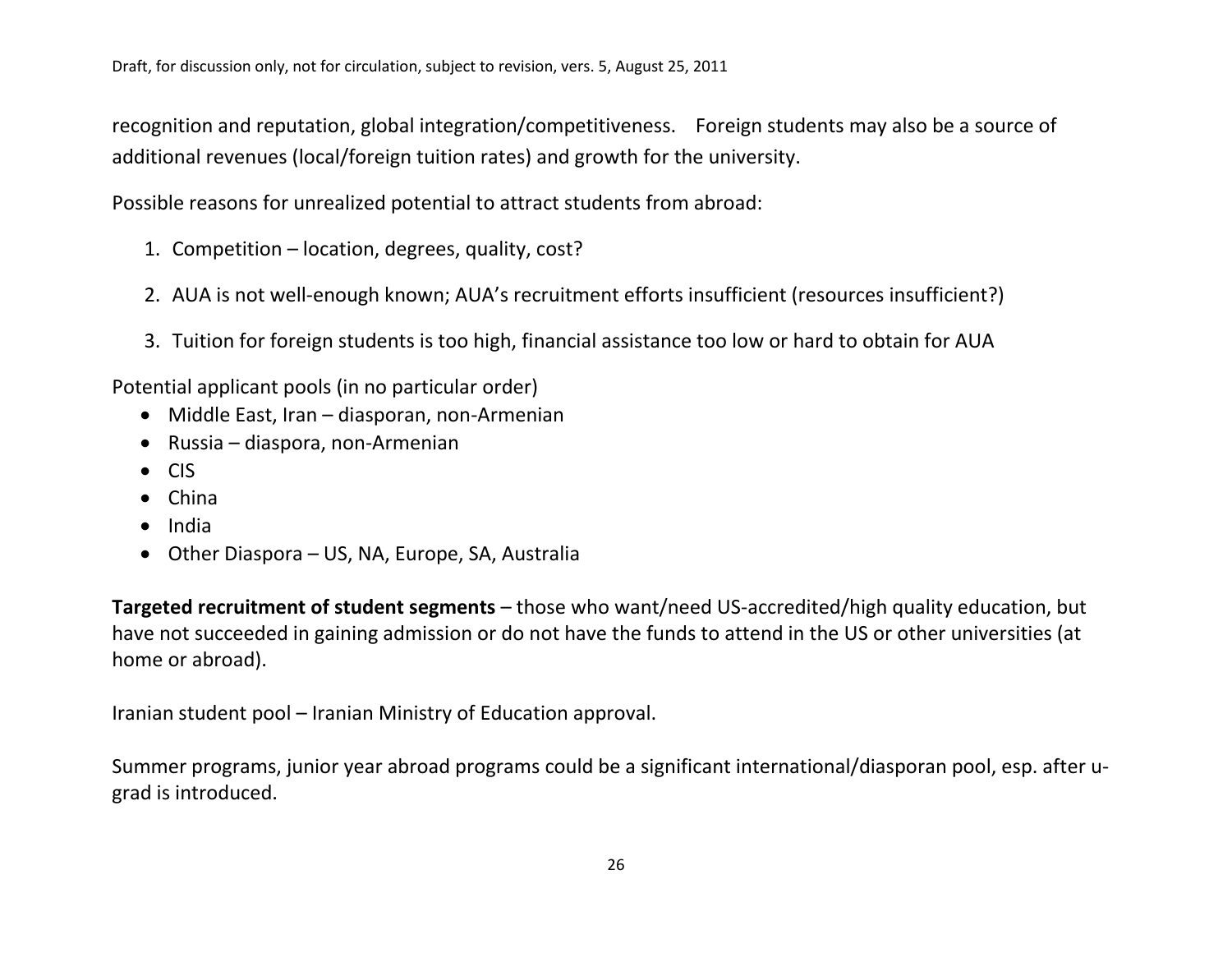# **Semester vs. quarter system**

Currently under a partial quarter system – only 3 required terms per year, each 10 weeks, with underused summer that is misaligned with most foreign universities. Only 20% of US colleges operate on a quarter system. Not common in Europe (although there is a lot of variation, the semester system dominates in higher education, primarily because it is more efficient and alignment permits easier transfer between institutions, or continuation of education at other institutions). In either system students are in class 30 weeks, either 10-10-10 (quarter), or 15-15 (semester) for roughly the same number of hours per week. Many universities have made this transition over the past several decades for the reasons set forth above. Almost none have gone from a semester to a quarter system.

# **Semester Pros**

**1. More efficient** – 1/3 less administrative overhead (grades, contracts, registrations). Winter-Spring Term turnaround time is short and falls in the middle of admissions\recruitment. Instead of this additional administrative burden, the Registrar/Admissions staff could be focusing on admissions. Even more relevant with undergraduate with 4-times the students and 3-times the faculty as our current programs.

**2. Schedule better fit for incoming students** as well as graduates seeking further education – problems with recruitment, deferments for doctoral students

**3. Longer terms** – more sustained skills development – particularly for u-grad, more depth (?)

**4. Increased course capacity** – 20% more courses can be offered simultaneously in the same facilities (3 credits vs. 4 credit) (semester (40 hr./3 cr. = 13 courses/wk), quarter (40 hr. /4 cr. = 10 courses/wk), which is an advantage since u-grad requires a greater variety and utilizes more of our classroom capacity.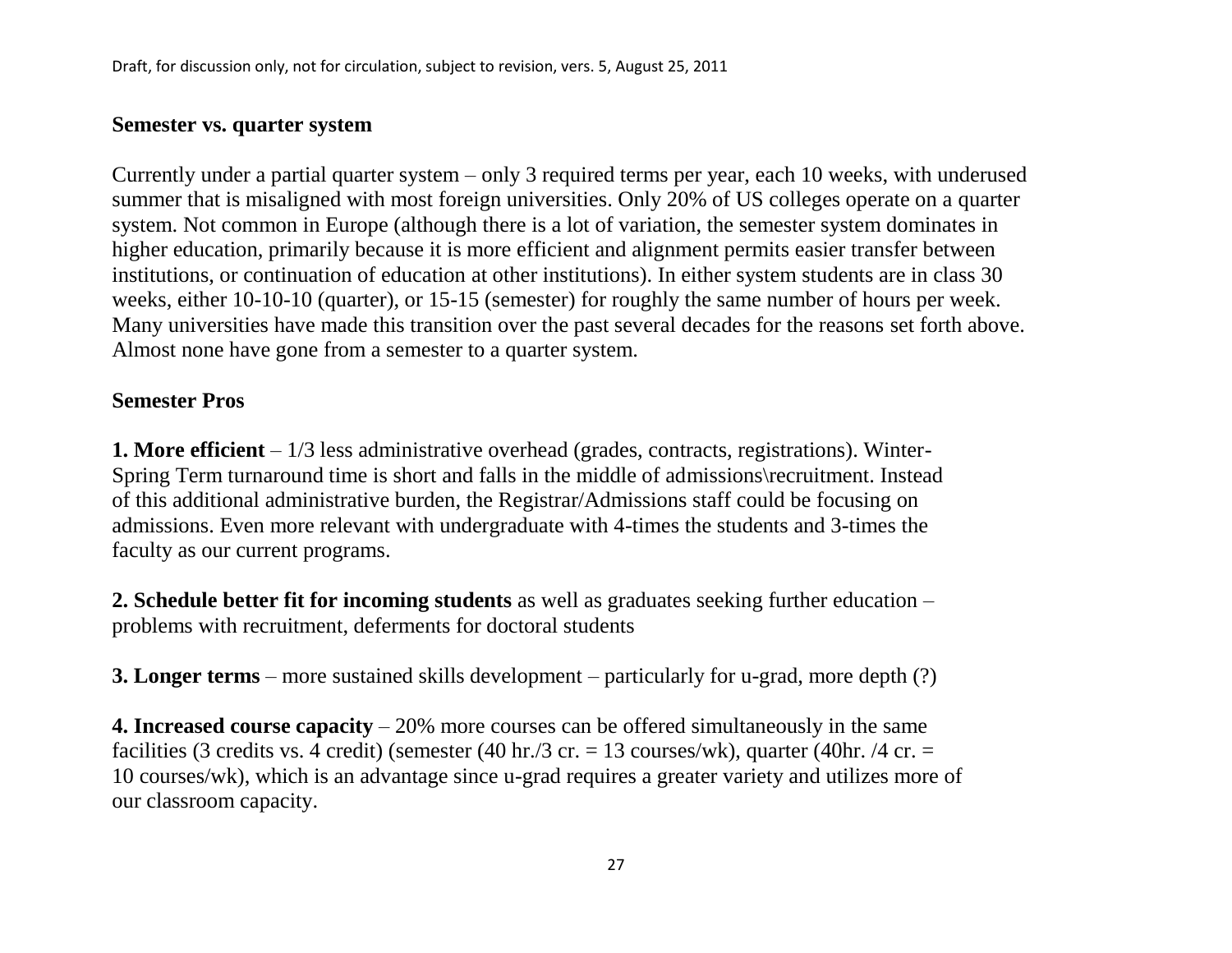**5. Visiting faculty often on semester system** – all the same for them whether it is quarter or semester; also most visitors come for less than a quarter now – 5-week modules can fit in either semester or quarter system (2-2-2 for quarter or 3-3 for semester)

**6. Longer summers for summer courses for study abroad** (expected to increase with U-grad) – current overlap with spring term – better aligned with u-grad semester programs. The typical summer student comes in mid-May through mid-August, but because of our quarter system, our summers are July through mid-September. Basically mid-August through mid-September are lost months (except for students on quarter or trimester systems, e.g., Michaelmas term, etc.)

**7. Junior term abroad** – for u-grad a large draw, but out of synch for students on semester system.

**8. Simplify u-grad design and course catalog**, faculty recruitment and curriculum by 1/3

**9. More family friendly for faculty** (esp. local faculty) whose children/spouses are on the semester system, which predominates in Armenia.

# **Quarter Pros**

1. **current arrangement** – institutional custom – curriculum design

2. **shorter terms** – more frequent feed back, more subjects – more breadth (?)

3. **visiting faculty** may be able to come for 10 weeks rather than semester – compressing 10-weeks

into 5 weeks more feasible than 15 weeks into 5 weeks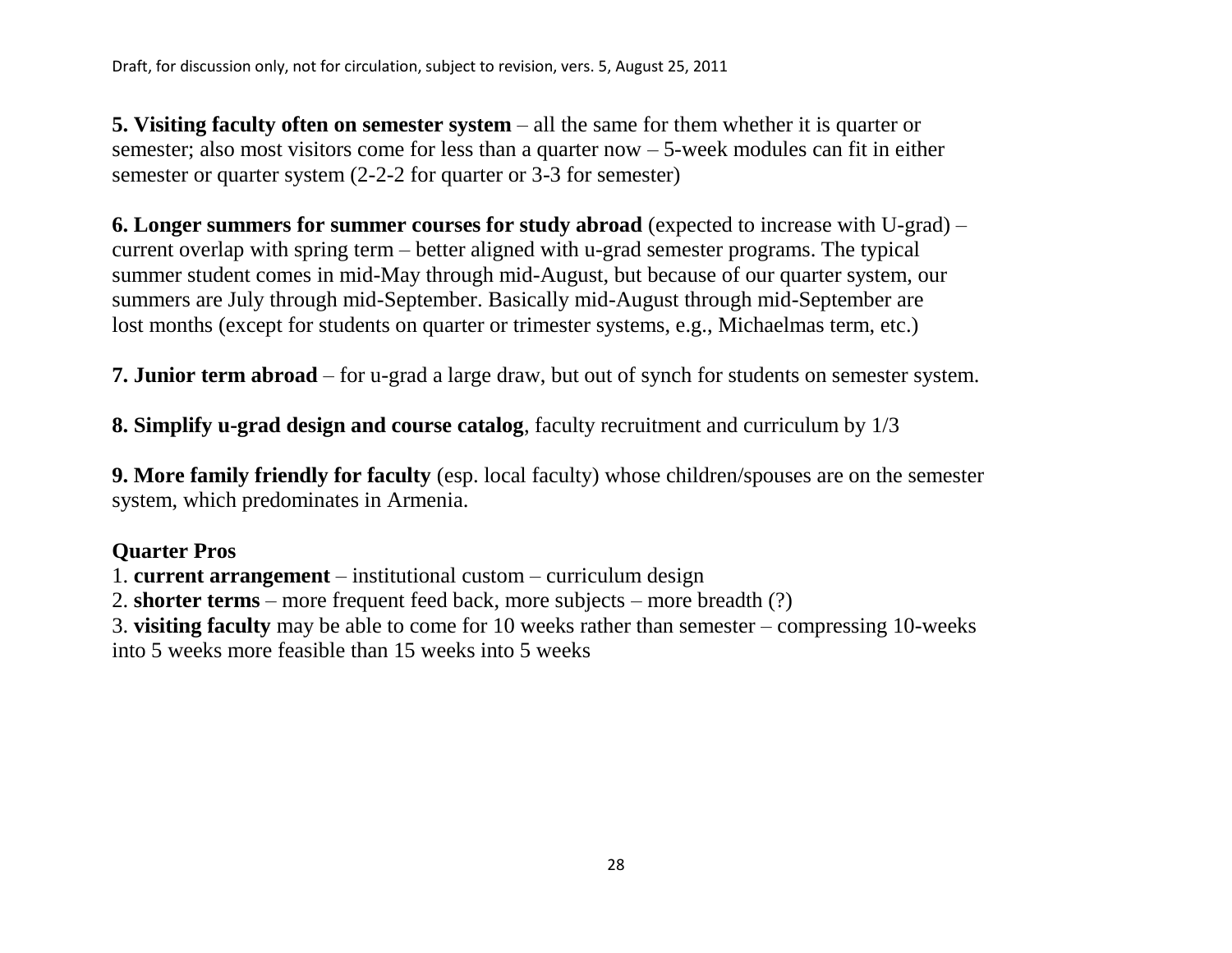## Appendix 3 – Issues Outline

AUA Strategic Planning Issues Outline:

*"Even if you're on the right track, you'll get run over if you just sit there." Will Rogers.*

- 1. How is AUA doing? Taking stock of 2006-2011 AUA's last strategic planning period.
	- a. What was achieved? What wasn't? Why? Lessons Learned? What matters going forward?
	- b. How are we perceived? How's our PR? Are we adequately communicated to the public (in Armenia, US, elsewhere) about the university and its achievements? If not, what needs to be done? Do we have the capacity to do this?
- 2. Sustainability is current model sustainable?
	- a. Structural Budget Deficit. Small core faculty, shrinking student pool?
	- b. Tuition levels, financial aid assuring access to AUA education?
	- c. Where is most of the income/funding coming from? Where is it going? What is a typical mix of funding sources for similarly situated institutions?
	- d. Is there potential to significantly increase our funding?
- 3. Impact is the current model the most bang for the buck, given our mission?
	- a. Is AUA's current range of activities (master's programs and research) a good use of the resources currently and potentially available for AUA?
	- b. What's fixed, what's adaptable in the short and long runs?
- 4. Stakeholders who are AUA's stakeholders?
	- a. which stakeholders take priority?
	- b. Stakeholder interests, needs: students, faculty, staff, alumni, parents, public sector, private sector, other educational institutions in Armenia, UC system, donors, research funders, local, regional, global stakeholders
- 5. Competition/Collaboration what institutions are AUA's competitors? What institutions does AUA collaborate with? How are these likely to change in the next decade?
- 6. Master's Programs next round of Self-Studies 2012-2015.
	- a. Are the master's programs still well-aligned with the needs of AUA's stakeholders? Is there sufficient demand?
	- b. Should they be expected to cover their "costs"? Are they sustainable? If not, how can they be made sustainable? Increase students, endowments, research overhead, reduced costs/increased efficiency of educational programs?
	- c. Should programs be expanded, redesigned, phased out, new programs introduced? What criteria? What timeline for making these decisions?
- 7. Research Centers next round of Self-Studies 2012-2015. Are the Centers and AUA generally meeting the needs of AUA's stakeholders?
- 8. Bachelor's Program scheduled to start in Fall 2013 which majors? what curriculum models? how many students? will it be a feeder or a diversion of students from the Master's programs?
- 9. Operational Efficiency, form/structure enhance or obstruct function?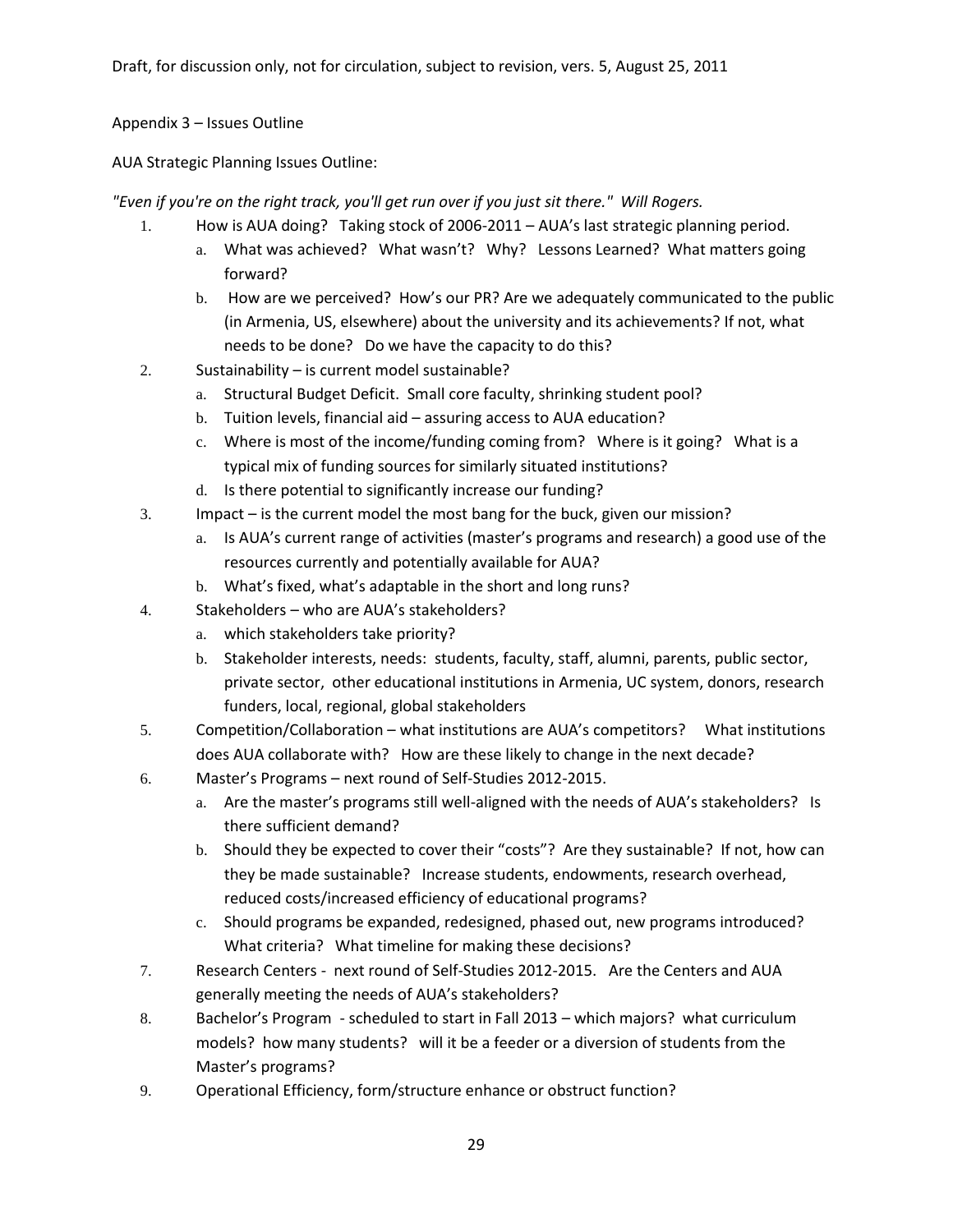- a. Academic program governance how is the remote dean model working? How many resident teaching administrators does a program with 20-60 students need to operate and meet university administrative burdens? Are our processes too elaborate and burdensome? Should they be streamlined?
- b. pros and cons of "separate silos" approach to organizing AUA into schools/colleges?
- c. Quarter vs. Semester System
- d. Academic Year vs. Calendar Year Budgeting
- e. ICT/Library Paper vs. on-line processes grades, applications, evaluations; student access; course management systems, on-line teaching/learning, web-site
- 10. Accreditation/Reaccreditation, Self-Governance/Self-Regulatory Capacity
	- a. Monitoring and Evaluation of Performance vis-à-vis Strategic Plan
- 11. Mission in light of the foregoing does it need to be adjusted?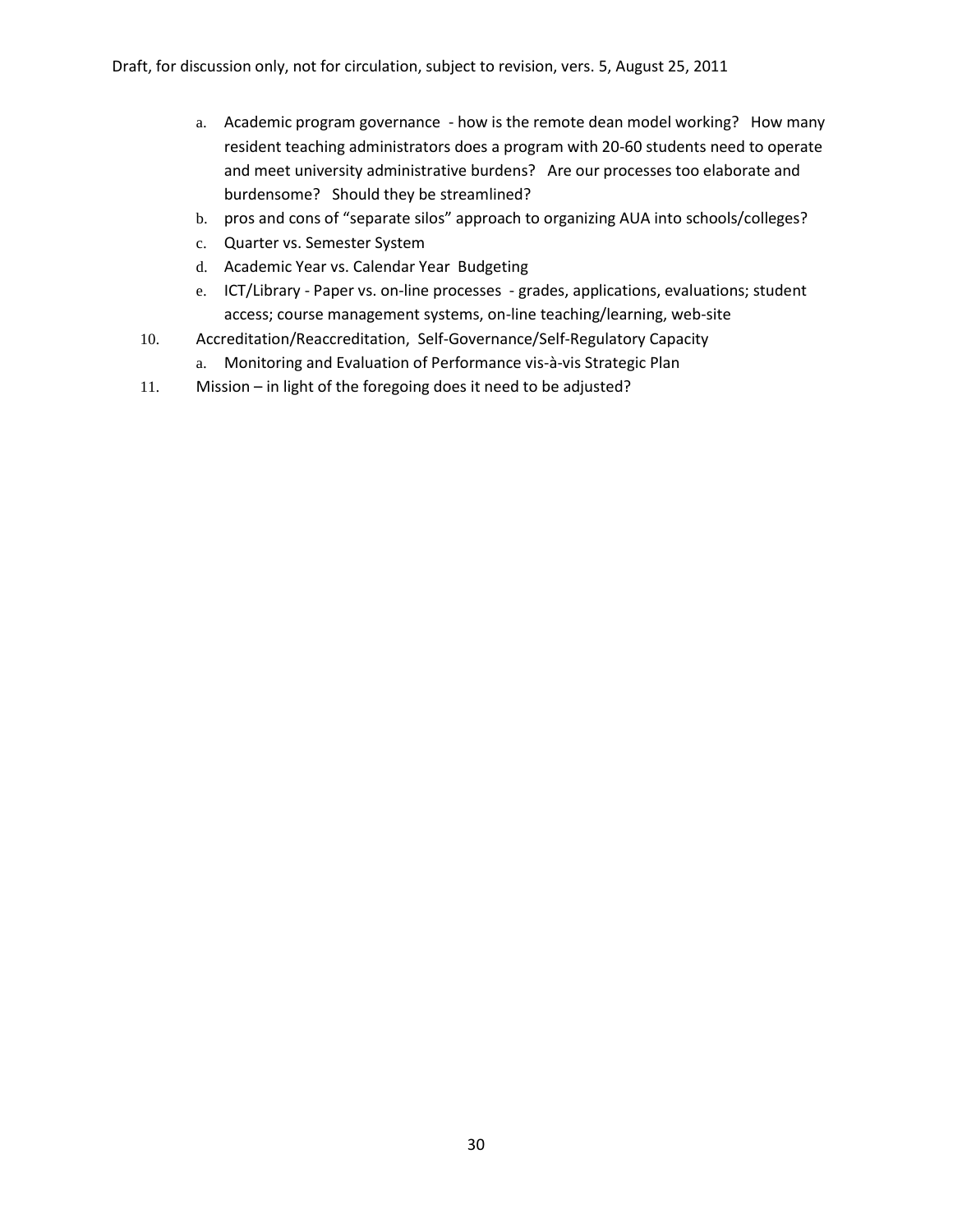Appendix 4: Strategy Map

Draft, July 28, 2011, rev. 2 – Up-dated with corrections from Mapping Session participants and others

AUA Strategic Planning Issues Outline:

- 1. How is AUA doing? Taking stock of 2006-2011 AUA's last strategic planning period.
	- a. What was achieved? What wasn't? Why?
		- Increased international student enrollments (get stats by category, compared to target), needs strategic evaluation of the resources and methods necessary to achieve this
		- Achieve financial stability

Lessons Learned? What matters going forward?

- b. How are we perceived? How's our PR? Are we adequately communicating to the public (in Armenia, US, elsewhere) about the university and its achievements? If not, what needs to be done? Do we have the capacity to do this?
	- Advancement VP leads proactive PR effort (center of gravity of PR needs to shift toward Yerevan, closer to action/news gathering, depending on media outlets and nature of audience) by 2012
	- Better promotion of Tuition Assistance by 2012 admissions (Multilanguage website and materials); message clarification and communicated
	- Work with foreign embassies in Armenia and Armenian embassies abroad, closer collaboration with diasporan organizations and participation in diasporan-oriented events, e.g., Pan-Armenian Games)
	- Professional surveys of students abroad
	- Increase access and incentives for international students to study at AUA - Pursue foreign licensing for AUA (e.g., Iran), financial aid
	- AUA participation in Armenia's gov't-to-gov't student exchange (China, India, Iran, Bulgaria, etc.); follow up with MinEd
	- Explore rotating master's programs (one term or more at AUA)
	- Foster AUA's role as an intellectual center open to all

2. Sustainability – is current model sustainable?

- a. Structural Budget Deficit. Small core faculty, demographic pool in Armenia?
- b. Tuition levels, financial aid assuring access to AUA education?
- c. Where is most of the income/funding coming from? Where is it going? What is a typical mix of funding sources for similarly situated institutions?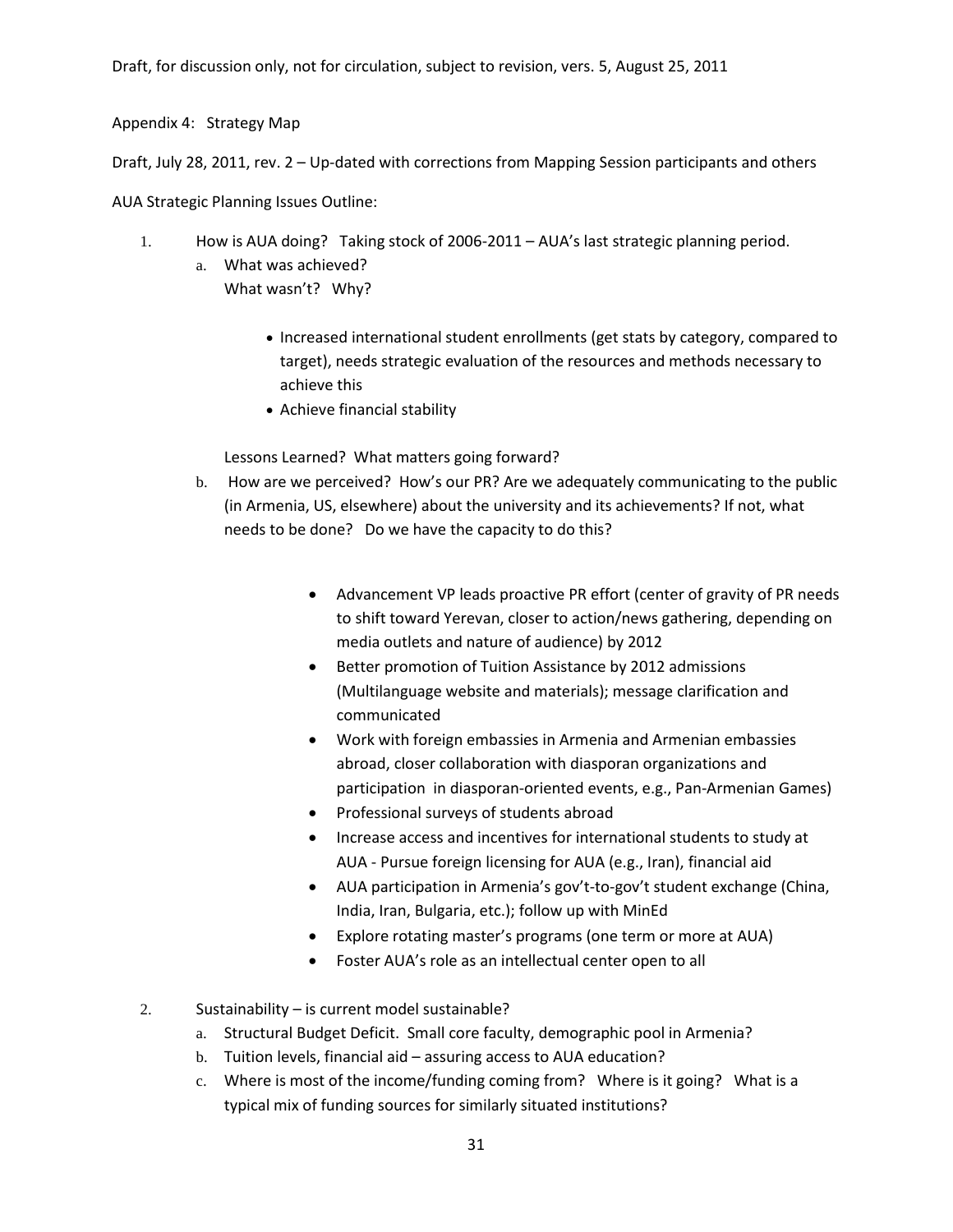- d. Is there potential to significantly increase our funding?
	- Capital Campaign \$25-50 mil by  $25<sup>th</sup>$  anniversary (2016-17) decide on precise goal 2013,
	- Cultivate alumni giving, aim for a releatively high participation by 2016, institutionalize alumni relations
	- Diversify donor base (geographic, levels of donation)
	- Optimize tuition structure, differential tuition, Enough international tuition, housing/living assistance
	- Restructure fundraising (currently underway) (crossreference)
	- Increase student enrollment Undergraduate program, by 2013, explore Ph.D. , additional MA programs, international student recruitmentDiversity and enhance revenue sources and investments alternative endowment management (investments) and business ventures (including rentals)
	- Earned income (e.g. commercialization of IP, other services) (cross-reference)
	- Foundation and government assistance (e.g., USG for U-grad)
	- Diversify educational programs (reduce barriers Academic Programs to develop revenue generating courses, and improve incentives/cost model for collaboration between Academic Programs and Extension, )
- 3. Impact is the current model the most bang for the buck short and long-term, given our mission?
	- a. Is AUA's current range of activities (master's programs and research) a good use of the resources currently and potentially available for AUA?
	- b. What's fixed, what's adaptable in the short and long runs?
		- More impact possible given current resources
		- Role model/passive influence on educational system, explore how to have more direct impact and interaction, e.g., prof-to-prof collaboration, joint activities
		- Alumni recognition (prerequisite for alumni giving), give AUA alumns life-time e-mail accounts
- 4. Stakeholders who are AUA's stakeholders?
	- a. which stakeholders take priority?
	- b. Stakeholder interests, needs: students, faculty, staff, alumni, parents, public sector, private sector, other educational institutions in Armenia, UC system, donors, research funders, local, regional, global stakeholders
		- Conduct further evaluation and consolidate data on needs of stakeholders (start with students (domestic and international), applicants and private sector)
		- Applicants streamline admissions process, reduce access barriers to admission, consolidation of sources of admissions information (admissions cost rebates subsidize test fees, prep courses)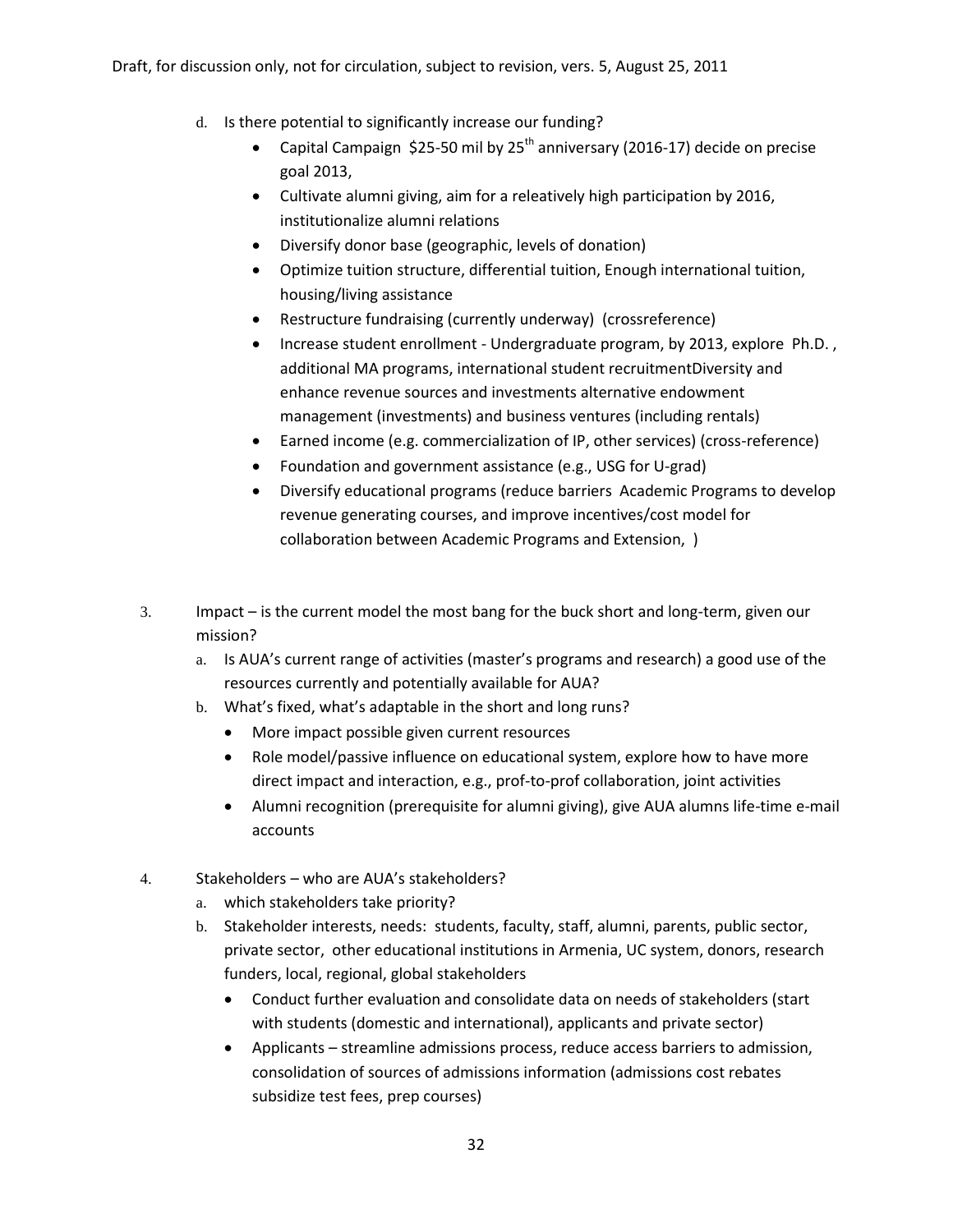- User-friendly web-site, trilingual (English, Armenian, Russian) (cross-reference)
- Public-Private Partnerships government, private sector scholarship, sponsorship of courses and degrees, internship, alumni involvement in securing scholarships/postgraduate employment (cross-reference)
- 5. Competition/Collaboration what institutions are AUA's competitors? What institutions does AUA collaborate with? How are these likely to change in the next decade?
	- Ongoing study dissemination within university new regional and global competitors
	- Identify desirable spheres and partners for collaboration and complementary activity, and modes of collaboration (emphasis on direct peer-to-peer collaboration) (CR), (e.g., universities, research institutes, collaboration with industrial associations and multinationals)
	- Assure capacity to effectively communicate AUA's competitive advantages
	- Further cultivate joint academic and R&D programs with leading academic and research institutions, and private sector in Armenia and abroad
- 6. Master's Programs next round of Self-Studies 2012-2015.
	- a. Are the master's programs still well-aligned with the needs of AUA's stakeholders? Is there sufficient demand?
	- b. Should they be expected to cover their "costs"? Are they sustainable? If not, how can they be made sustainable? Increase students, endowments, research overhead, reduced costs/increased efficiency of educational programs?
	- c. Should programs be expanded, redesigned, phased out, new programs introduced? What criteria? What timeline for making these decisions?
		- Needs assessment on alignment of curricula/degrees/certificateswith market needs
		- Improve relations and reputation of programs among relevant stakeholders
		- Cross-registration between programs
		- Review degree programs and missions in light of evolving conditions in Armenia, esp. needs specialization, tracking
		- Focus on nexus between national and global areas of academic excellence to build AUA brand
		- Act on Self-Study Audit findings to improve Extension's impact on AUA brand and role in attracting students, including coordination with Academic Programs, resident director, oversight and quality control
		- Improve promotion of continuing and part-time education opportunities (e.g., certificates, non-degree status, refresher)
		- Additional Master's Programs MA in Economics in conjunction with Central Bank Research Center in Dilijan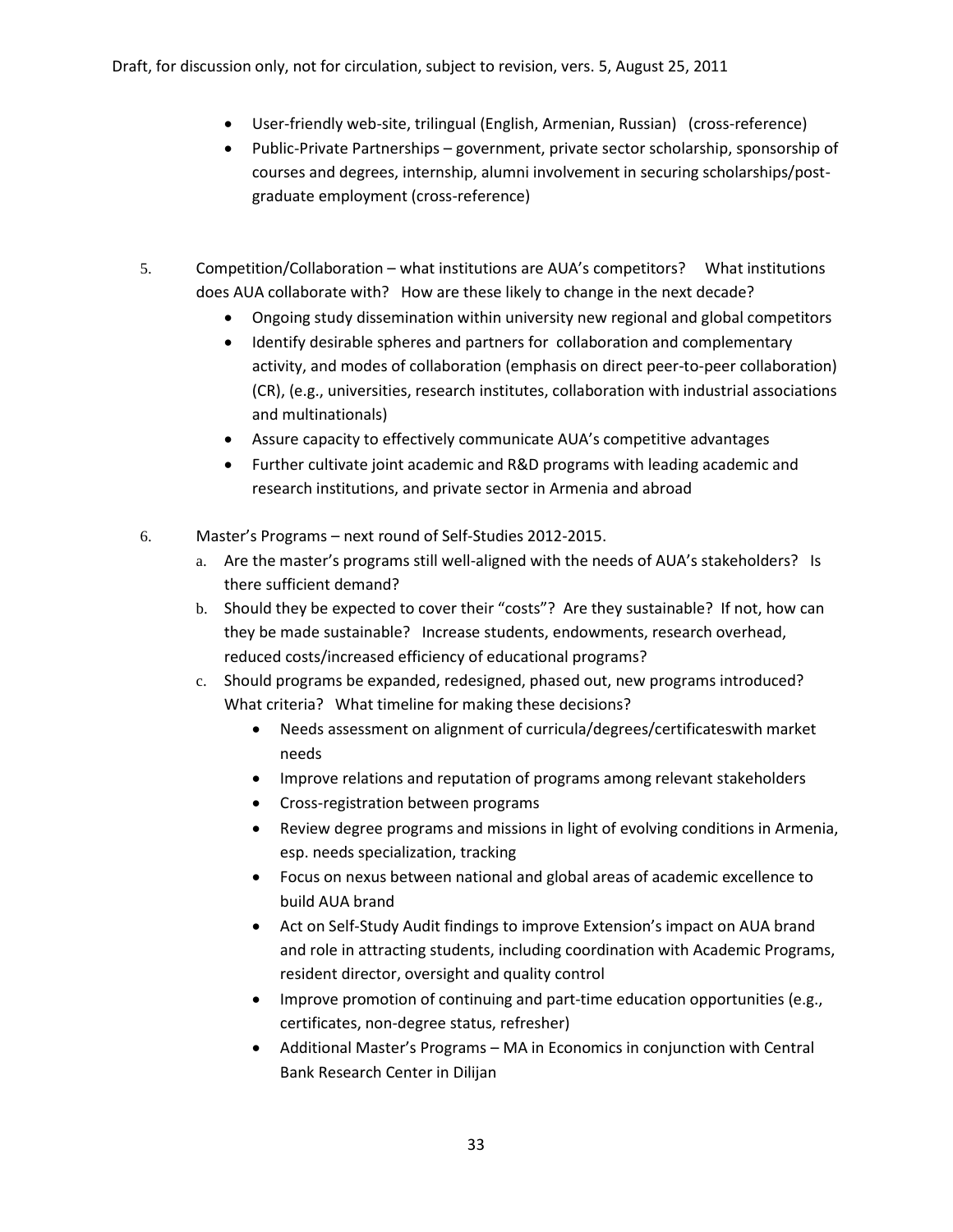- Assure that academic programs address the expansion, continuation, modification of their programs in the next round of self-studies
- 7. Research Centers next round of Self-Studies 2012-2015. Are the Centers and AUA generally meeting the needs of AUA's stakeholders?
	- Incentivize research (improve mechanisms for augmenting salary through outside funding, promotion, overhead to centers)
	- Establish a university-wide grants/contract office to coordinate and serve as an information clearinghouse , provide technical support, process grants (Vice Provost for Research)
	- Review policies on research centers (restrict routine business consulting services and work involving liability)
	- Increase core faculty to expand the institution's research potential and opportunities to engage students in research by 2015
	- Long-term issues: incubators, technology commercialization and licensing, policy on royalties.
	- Increase AUA's technical capabilities for research (labs, research computing/computational capacity, software, experimental equipment)
- 8. Bachelor's Program scheduled to start in Fall 2013 which majors? what curriculum models? how many students? will it be a feeder or a diversion of students from the Master's programs?
	- Identified and prioritized objectives for u-grad: employable graduates, increase impact on society/economy, financial sustainability, feeder to existing programs, opportunity for AUA to provide graduates with new specializations for the marketplace.
	- Out of 12+ majors, preliminary analysis indicates majors worth further consideration include, but are not limited to, economics, engineering, business, design, communications (journalism), computer science/MIS. Warrants further research
- 9. Operational Efficiency, form/structure enhance or obstruct function?
	- a. Academic program governance how is the remote dean model working? How many resident teaching administrators does a program with 20-60 students need to operate and meet university administrative burdens? Are our processes too elaborate and burdensome? Should they be streamlined?
	- b. Undergraduate Organizational Structure (connected to Undergraduate Issue revisit)
	- c. pros and cons of "separate silos" approach to organizing AUA into schools/colleges?
	- d. Quarter vs. Semester System (further research required to identify hidden costs/problems)
	- e. Academic Year vs. Calendar Year Budgeting (already in process)